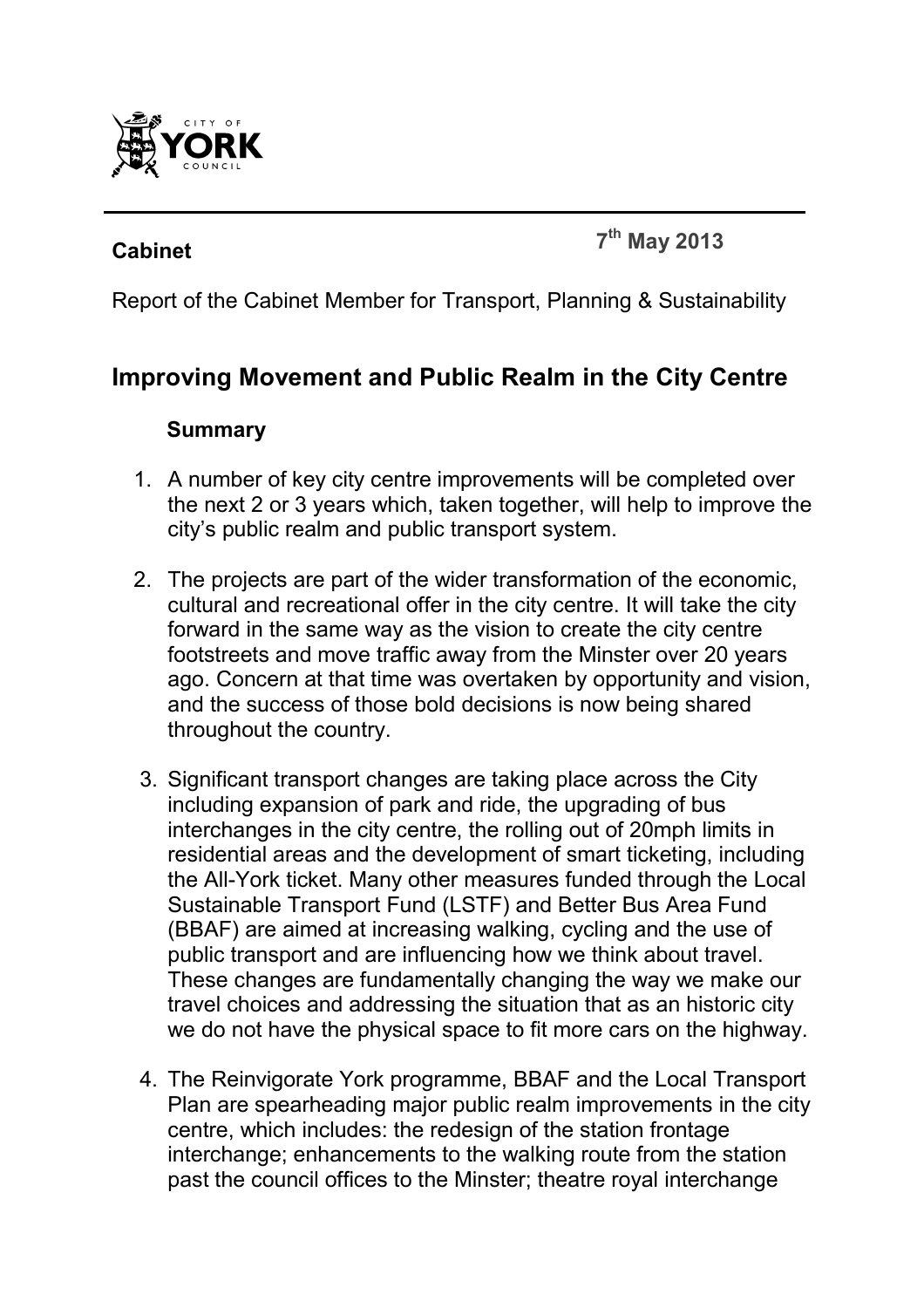Duncombe Place/Blake Street and Exhibition Square/St Leonard's Place/Bootham Bar improvement projects.

- 5. The independent City Centre Movement and Accessibility Study (JMP 2010, published 2011) highlighted that current traffic patterns are one of the biggest barriers to improving the environment and public realm of the city centre, which are seen as critical to economic success. Many European Cities have grown their economies by enhancing their cultural, social and physical assets.
- 6. Removal of through traffic from the 'heart of the city' with managed access provided for essential traffic on 'priority routes' (in particular Lendal Bridge) offers a key transformational opportunity to maximise access for pedestrians, cyclists and buses. Significantly reducing motorised traffic offers the scope to improve air quality in some key central locations, improve bus reliability and enhance the attractiveness of the city centre. As the city grows the public transport system will become more vital for residents and visitors to in and around the city. More predictable journey times and less traffic in the city centre will improve the reliability and efficiency of bus services.
- 7. This report sets out a proposal for a trial to establish a pedestrian, public transport and cycle priority route over Lendal Bridge; commencing in August 2013, operating a two-way restriction enforced by Automatic Number Plate Recognition (ANPR) cameras. The proposal is to operate a 10:30am to 5:00pm trial restriction, with an aspiration for a 7:00am to 7:00pm restriction.
- 8. More specifically the reduction of vehicular traffic along the route from Queen Street, past the station, the city walls, Lendal Bridge to York Minster Library Square, St. Leonard's Place, Exhibition Square, Bootham Bar and beyond, improves the place and setting of this world class historic environment, stimulating trade, creating jobs and growing the economy. Reallocating released road space facilitates the realisation of series of public realm improvements along this route, and is an important step towards achieving the 'Reinvigorate York' transformation.
- 9. In the longer term removal of traffic has the potential to open up opportunities for the York Central development, a bus interchange at the rail station and options over Queen Street Bridge.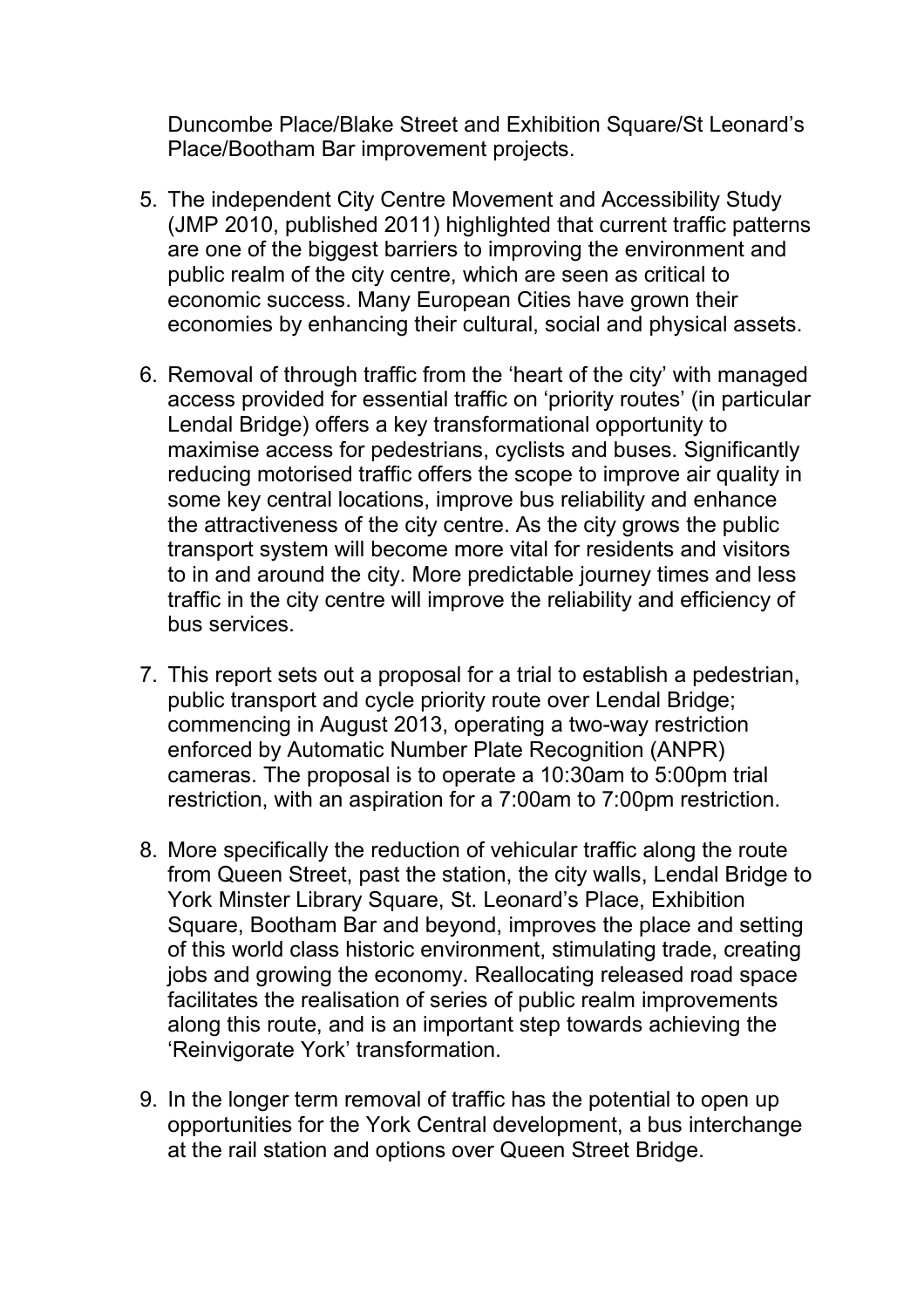- 10. The transformation of the city centre will include many small improvements and additions (new seating, lighting, paving), as well as major new initiatives to reduce traffic congestion and intrusion, promote alternative modes of access and improve the appearance and enjoyment of our public spaces and streets.
- 11. It will especially focus on the whole route between the Station, Minster and cultural quarter (including the art gallery, theatre royal etc) (see Plan 1 attached to this report), helping to make this first impression of York a memorable one, and will also spread towards Bootham Bar, to King's Square and Newgate Market, Parliament Street, Coppergate and Piccadilly, and further out to Fossgate and Micklegate. It will also bring benefits to local bus users by improving the arrival and departure points to the shopping area.
- 12. Improvements to public spaces are already happening the recent uplift of Library Square; de-cluttering/ improvement of signage, fencing and bollards throughout the city centre; new and replacement lighting; new seating; improvements to footways and lighting between the Station and Lendal.
- 13. This is being taken much further with planned area improvements to King's Square this Spring/ Summer; to Exhibition Square and the Bootham Bar/ Gillygate and Duncombe Place/ St. Leonard's Place junctions; Fossgate, Parliament Street/ Coppergate/ Piccadilly junction and re-design of Newgate Market and Micklegate over the next two years.
- 14. A bold new lighting strategy for the city centre is planned, together with new waymarking for the city. More effective physical and, especially, electronic/ digital, wayfinding will be explored in order to provide benefit throughout the day and night, especially in terms of introducing peripheral areas of the city such as Micklegate, Gillygate and Goodramgate which do not get the same levels of footfall as the historic core.
- 15. There is also the potential for new environmental improvements strongly linked to the delivery of transport route and access priority changes. New access controlled measures at the entrance to the footstreets (including Spurriergate and High Ousegate junction) are now being explored alongside improvements identified through the Local Sustainable Transport Fund and Better Bus Area Fund.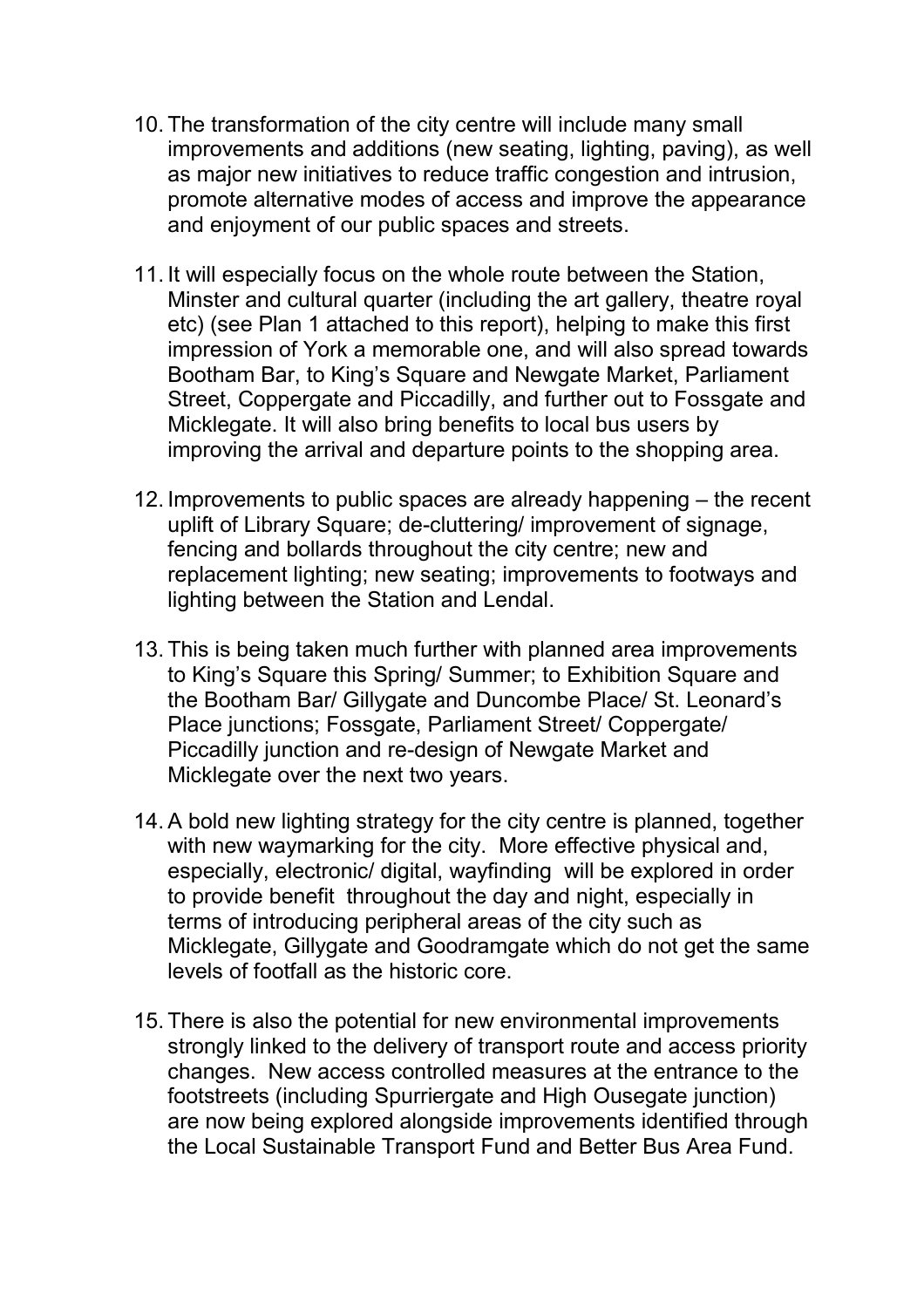## **The Economic Case for Investing in the City Centre**

- 16. The quality of the city centre and its public spaces is absolutely critical to the continued economic prosperity of York, and particularly the city's ambition to become a top 5 UK city and top 10 mid sized European city<sup>1</sup>. The city centre, as the 'face' of York, whilst still popular with many visitors and residents, is looking tired in places and will struggle in future years to compete with competitor cities across the UK and abroad.
- 17. Investment to uplift the city centre is important to encourage a greater proportion of the city's residents, as well as visitors, to spend time in the city. Experience in York (with the original footstreets implementation) and other cities who have taken bold decisions to invest in public streets and spaces, like Sheffield, Manchester and Bradford, have reported real uplifts in footfall, spend and business interest – as well as reaping the human benefits of a looked after and pedestrian-friendly place.
- 18. Local businesses have identified accessibility and movement in and around the city as being essential to improve. Key stakeholder groups such as Visit York, English Heritage, York Civic Trust York and the Future York Group have all identified the need to improve streets and spaces across the city centre to provide a high quality public realm that is spectacular by day and night. Making the city more business-friendly will increase demand and build private sector confidence.
- 19. The Council recognises that quality of place matters to businesses making decisions about where to locate and invest; matters to residents as a living place and a place to live; and matters to the visitor – to enjoy, to learn, to invest and to come back.
- 20. A new vision for the city (*York: New City Beautiful<sup>2</sup>* ) the first since the Esher Plan of 1969 – was published in 2010 with the help of York business and community leaders. It recognises that the city centre has a lively and diverse range of activities, including some of the most attractive small, niche retailing environments in the country, but that the physical fabric within which it sits does not showcase York's assets or provide a good platform for events, and presents challenging movement and accessibility issues. The

 $\overline{a}$ 

<sup>1</sup> York Economic Strategy 2011-15

<sup>&</sup>lt;sup>2</sup> York New City Beautiful. Toward an Economic Vision 2010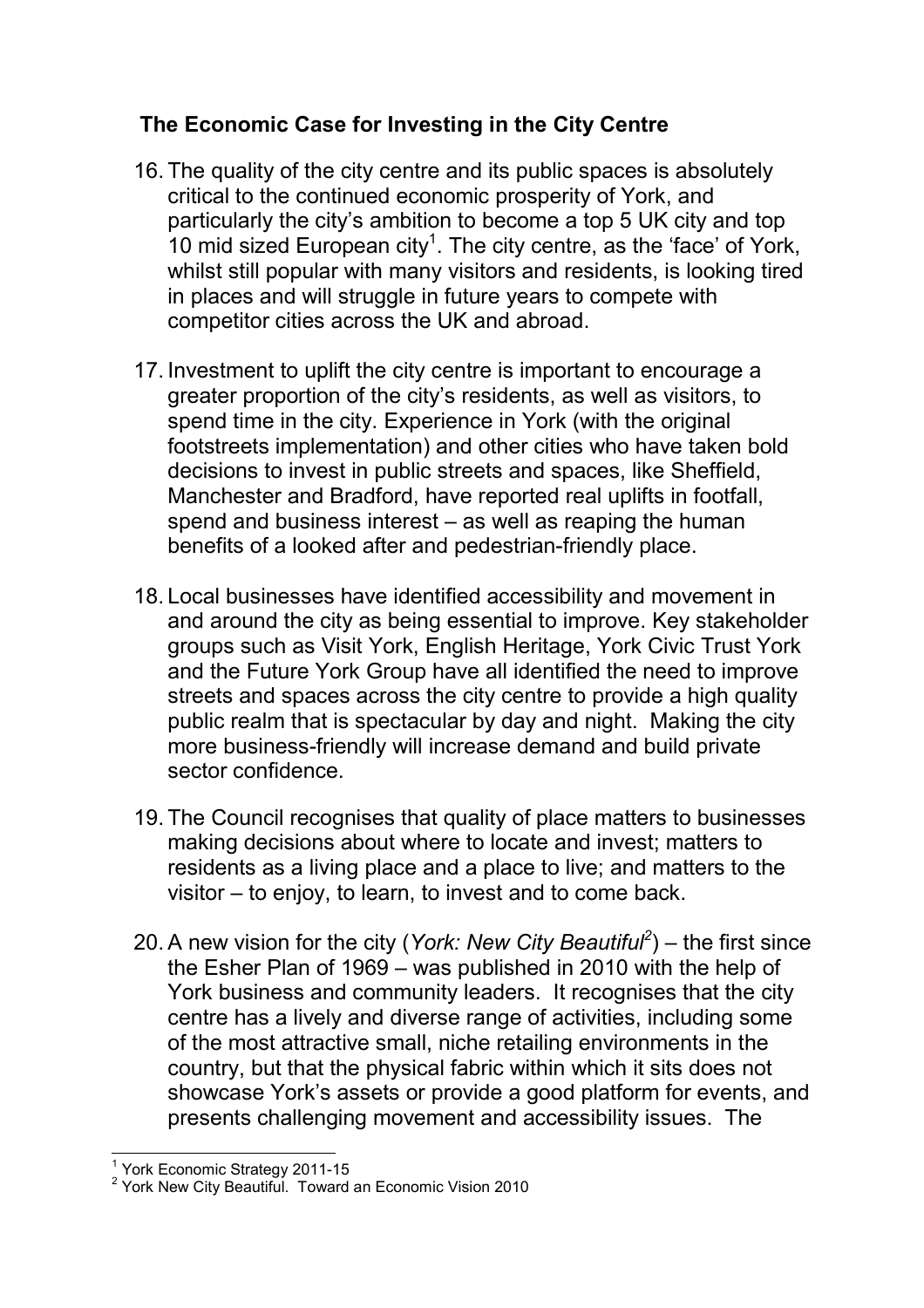Station to Minster route was highlighted as weak in terms of quality and legibility.

- 21. The York Visitor Survey 2011-12 found that the overwhelmingly top activity of our 7 million visitors each year is to "stroll around and enjoy the ambience of York", together with "eating and drinking out". Less than 2 million of the 7 million visitors actually go into the major attractions. This illustrates the vital importance of the quality of public spaces in attracting entrepreneurs, investors, students and people looking for jobs.
- 22. Resident surveys over a number of years have already shown support for measures to reduce traffic in the city centre. Recent surveys as part of the City Centre Area Action Plan (2008) consultation demonstrated specific support for restrictions on through traffic over Lendal Bridge. There does seem to be a strong public recognition of the damage that traffic is having in York city centre and the desire to move towards a city that is more traffic free.
- 23. The route from York Railway Station to the Minster is crucial. For many visitors to York it is the front door, their first impression of the city centre. At the moment it has some real interest and intrigue but no great clarity. The pedestrian environment and the sense of arrival in York is fairly poor.
- 24. The area houses many of the key cultural attractions of the city, including the Art Gallery, Yorkshire Museum and Gardens, King's Manor, and Theatre Royal, but the environment and air quality of St. Leonard's Place is generally poor. The route into the city centre from the Gillygate side could be much safer and more attractive for residents, shoppers and visitors. For bus users there are poor waiting facilities in St. Leonard's Place and conflict with passing pedestrians
- 25. Similarly, the sense of arrival and setting of Exhibition Square and Bootham Bar should be noticeably improved for the benefit of residents and visitors, and there is traffic congestion all the way from the Station, over Lendal Bridge, to Museum Street and St. Leonard's Place which must be addressed with new solutions.
- 26. More specifically the reduction of vehicular traffic along the route from Queen Street, past the station, the city walls, Lendal Bridge to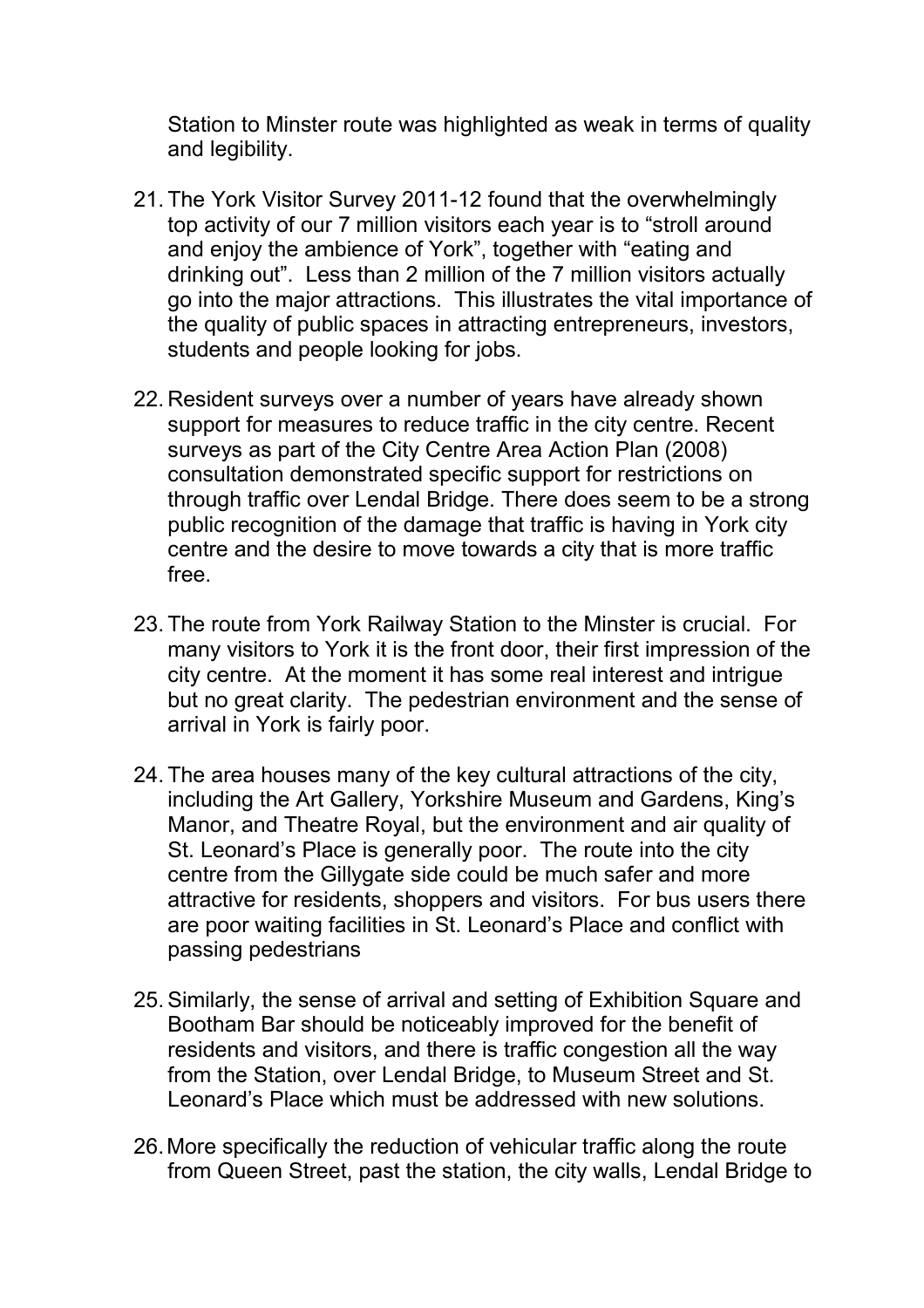York Minster Library Square, Bootham Bar and beyond, would vastly improve the place and setting of this world class historic environment. It would help to stimulate trade in the same way as pedestrianisation of Parliament Street and connected streets 20 years ago and therefore help to create jobs and grow the local economy.

27. The route is illustrated on Plan 1. It shows the extent and importance of this key corridor to the Minster and cultural quarter from the Station.

#### **The Opportunities and Rationale for Improving Movement in the City Centre**

- 28. In the 1980's the City took bold decisions to implement the Footstreets area and close Deangate, removing 10,000 vehicle movements a day from in front of the Minster. That decision was not universally popular at all at the time but has since proven to be successful. It is supported by retailers, residents and visitors and defines the way in which everyone accesses and uses the city centre and Minster.
- 29. A generation later this is an opportunity to realise another place shaping initiative to reduce the amount of through traffic in the city, to fundamentally alter the look and feel of the north west of the city centre and unlock the potential to improve the untidy public realm at the station, Station Rise, Duncombe and St Leonard's Place, the theatre, Exhibition Square and Bootham Bar.
- 30. The opportunity for Members to consider is in relation to the reprioritisation of Lendal Bridge for public transport (including taxis), cyclists and pedestrians. Reconsidering the priority on this link into the city will not only reduce the volume of traffic right through from the Station to Bootham Bar (where there is often queuing traffic) but also open up the potential to unlock a number of other exciting projects for the City. This proposal ensures the full potential of these other projects can be developed and that the sum of these projects is greater than their individual parts. Annex A contains a photo montage of the route from the Station to Exhibition Square as currently experienced by the different user groups.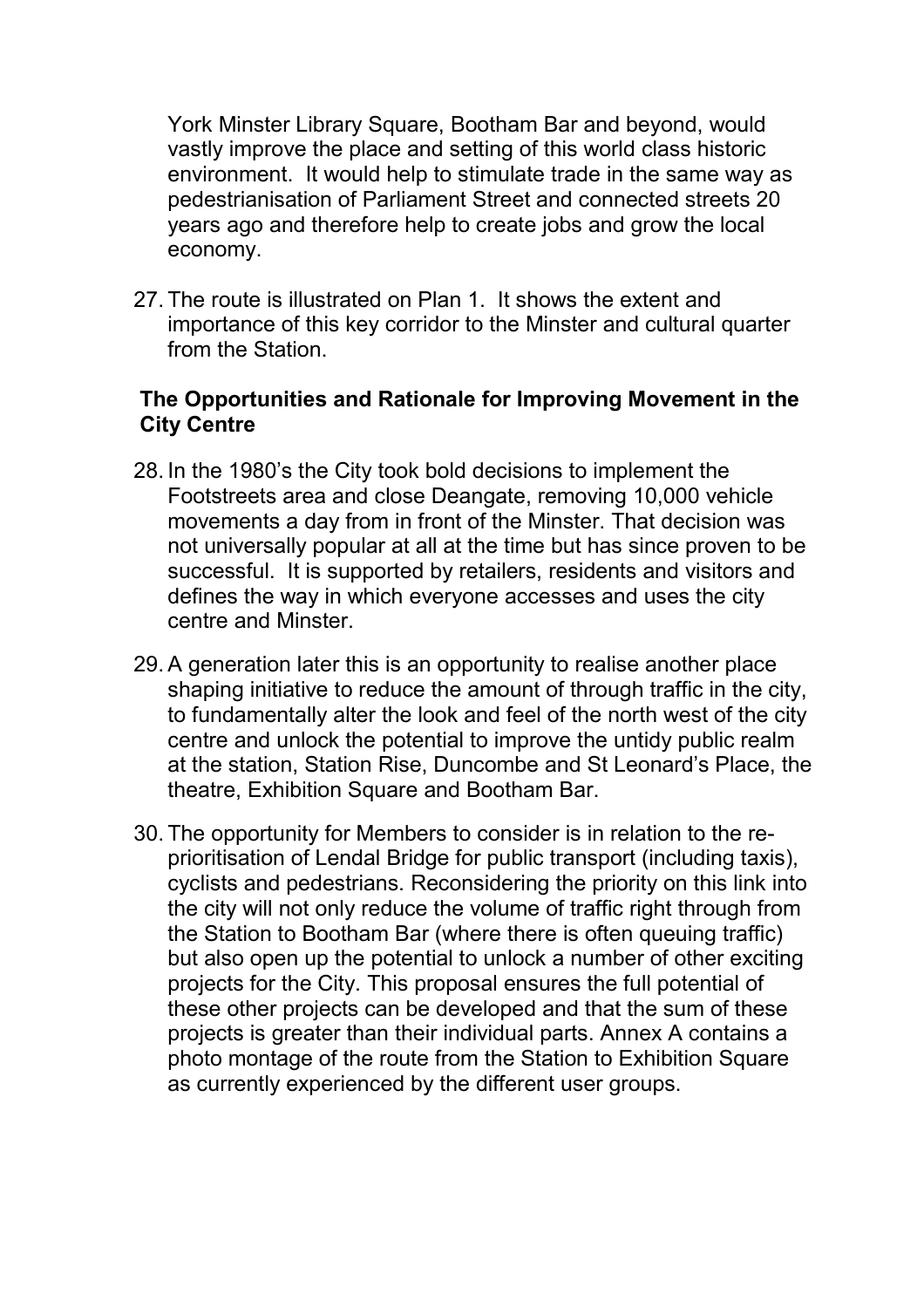#### **Why Now?**

- 31. The ability to deliver on a bridge reprioritisation proposal impacts directly on the scope of the Reinvigorate York projects at Exhibition Square/St Leonard's Place / Bootham Bar and Duncombe Place/Blake Street and the benefits that can be accrued, including the opportunity to showcase the city during the Tour de France event in 2014. Significant investment in the area (over £14m) is taking place around the art gallery, theatre and St Leonard's Place to create a cultural hub. The whole area therefore acts as a gateway to the city centre, the station and Minster and cultural quarter
- 32. Reprioritisation of traffic on the bridge is critical to enabling the full potential of this investment to be realised. It would create spaces not dominated by traffic, free up space currently used by traffic thus enabling it to be used as shared space or public realm and allows the spaces to be more coherently joined together. This will help realise opportunities to improve their appearance and use which, in turn, will positively contribute to the city centre environment and add to the economic and cultural offer of the city. However these areas can be maximally enhanced only if the majority of traffic is removed.
- 33. Equally importantly there is a one off opportunity with a number of critical transport projects (which will offer mitigation and complement the trial) are being delivered over the next two years, which bring with them external funding of approximately 22 million pounds; namely the i-Travel York project encouraging mode shift, Better Bus Area Funding delivering bus improvements, Access York to the A59 / Outer Ring Road roundabout upgrade and Poppleton Road/Boroughbridge Road bus lane improvements and new Park & Ride sites, also being delivered through Access York. Bids have also been submitted through the West Yorkshire Transport Fund+ for substantial improvements to the outer ring road and public transport (see paragraphs 42 and 43). Bids have also been submitted for funding to deliver Haxby station and A19 pinch point improvements (an additional £4.5 million). This is a significant injection of capital and revenue funding that can support and enhance the wider aspirations of the city and it is unlikely that such an investment opportunity for offsetting the impacts of the Lendal Bridge proposal would be available again. This is in addition to the Reinvigorate York funding and external investment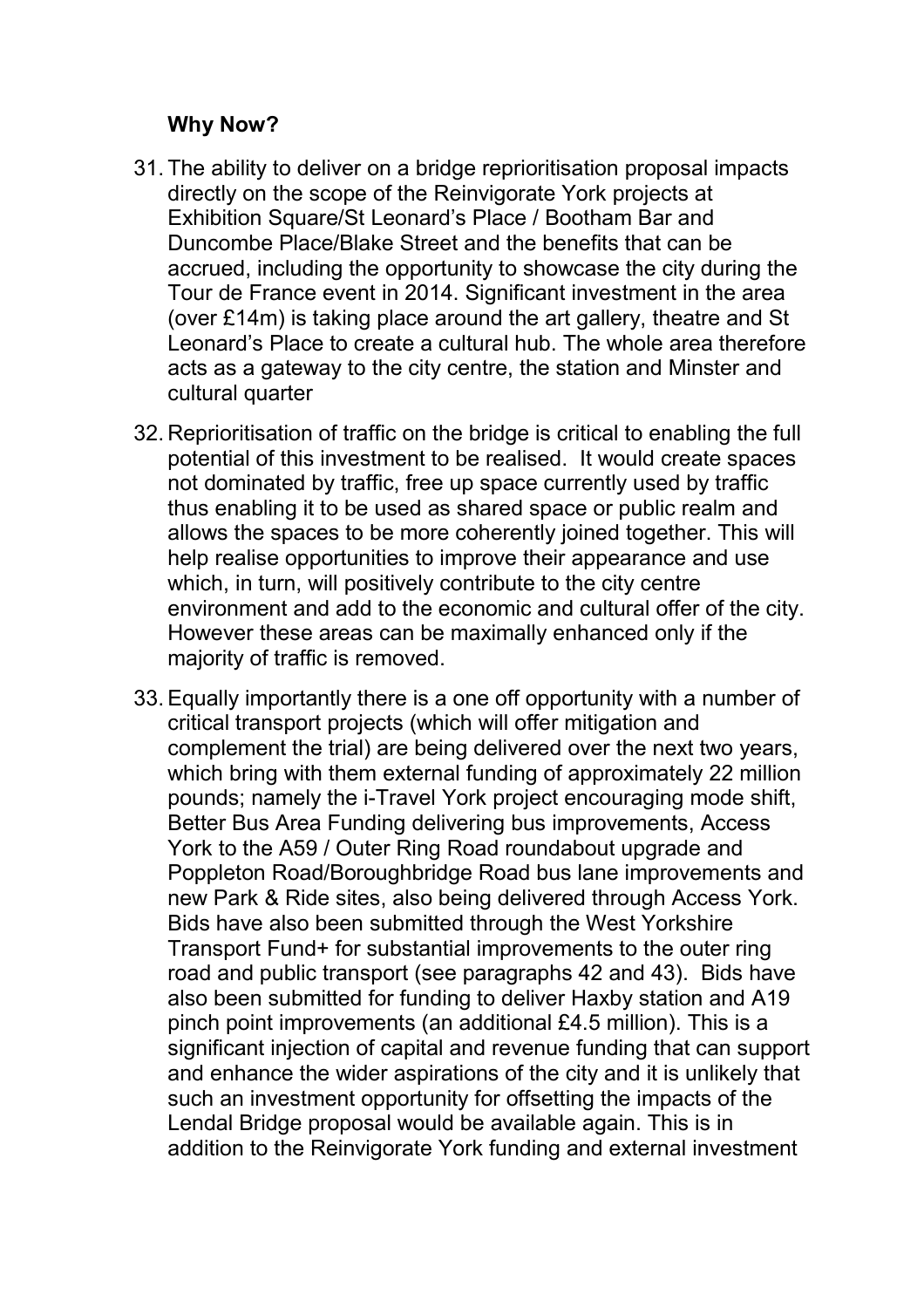being delivered by stakeholders at the Theatre, St Leonard's Place and the Art gallery.

- 34. Reducing the amount of city centre traffic in York through reprioritisation on bridge crossings or key links has been consistently advised for a long time. North Yorkshire's Medium Term Travel Plan and the MVA Traffic and parking study 1989 both had a specific action to close Lendal Bridge at all times to all traffic except buses, cycles, taxis and emergency vehicles.
- 35. Reprioritising traffic on Lendal bridge also presents opportunities to make significant improvement to public transport, creating a corridor that enables greater reliability and consistency. If the growth aspirations for the city are to be delivered then the public transport offer will need to be strengthened in order to provide for the additional demand for travel within a constrained highway network. The greatest benefit would accrue in the 7:00am to 7:00pm period.
- 36. Closures for road works on Lendal Bridge in the late 1970's, in Gillygate in the 1990's and Lendal Bridge again in 2000 demonstrated that public concerns that reducing capacity on the inner ring road would inevitably result in long-term 'grid lock' did not materialise.
- 37. It is accepted that the re-routing of traffic will potentially lead to some detrimental displacement effects, and worsening congestion on some routes dependant upon the travel choices people make as a result of the changes and will be influenced by the mitigation works underway in the form of business and personalised travel planning, re-routed bus services etc. It is also recognised that the resilience of the network to be able to cope with incidents and events will be reduced. In an emergency it would be possible to remove the restriction and open the bridge to general traffic although it may be better to protect the efficient running of the public transport service through maintenance of the priority route.
- 38. However, research into roadspace reallocation (Cairns et al 2002) looking at 70 schemes in 11 countries, suggested that predictions of traffic problems were often 'unnecessarily alarmist' and that subject to local conditions 'significant reductions in overall traffic can occur', on average across the schemes, 11%. It also makes the point that how the scheme is perceived and reported in the media is critical. If as a result of any trial or permanent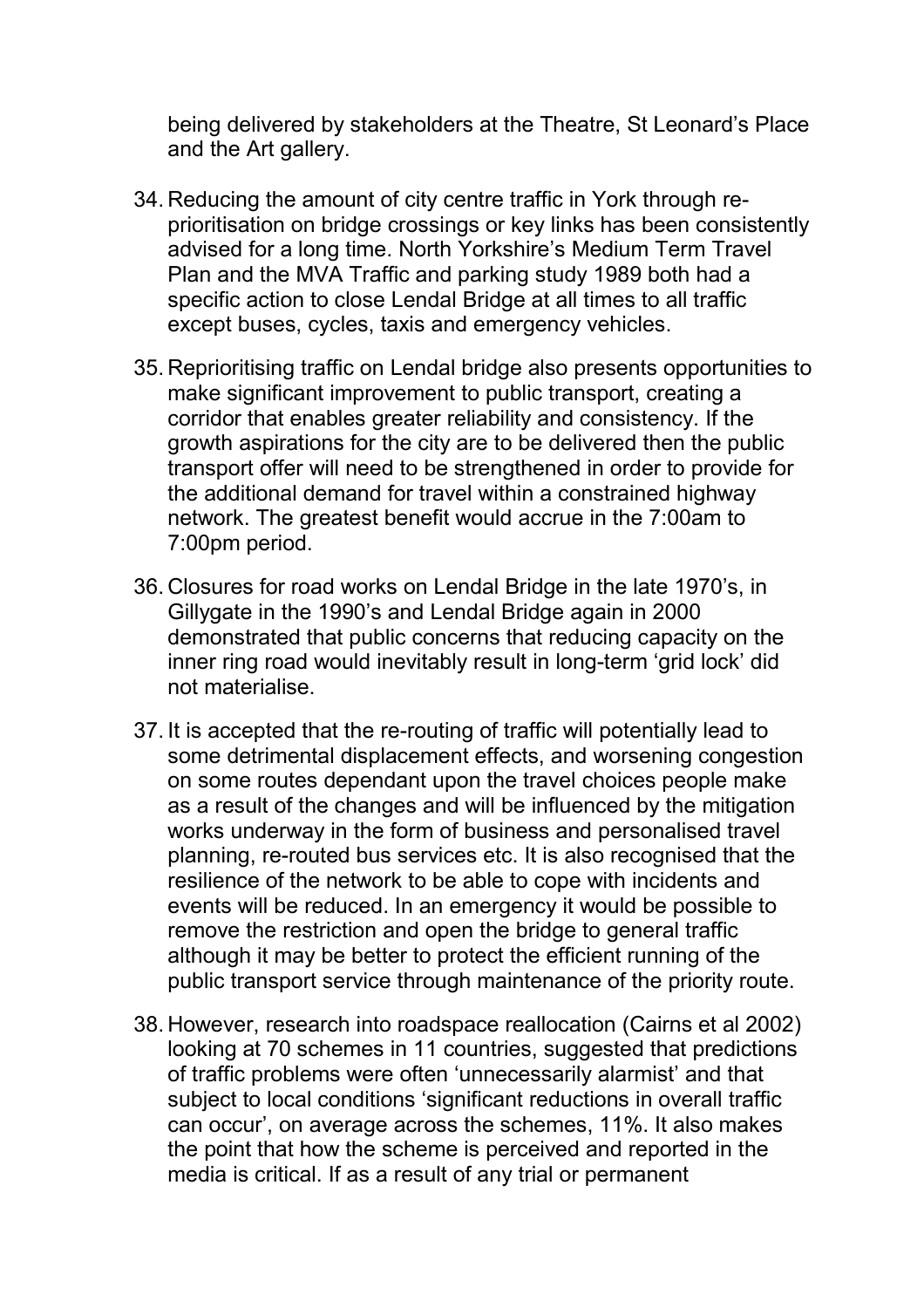arrangement a significant reduction in overall traffic was achieved, as maybe likely, this would also contribute significantly to air quality improvements and targets.

- 39. Successive resident consultations have shown strong public support for reducing congestion in the city centre. In 2009 the Congestion Scrutiny Committee Survey revealed that *restricting congestion without charging* was most likely to be chosen as respondents' first choice measure to tackle congestion in the city (39% of respondents).
- 40. There is firm policy support for reducing traffic in the city centre and improving public spaces and streets. Reprioritising Lendal Bridge as a sustainable transport link is a specific recommendation in the 'York: New City Beautiful' study (2010) and the City Centre Movement and Accessibility studies (2011.
- 41. The recently successful £2.2M Better Bus Area (2012) fund bid included proposals for the investigation of bus priority corridors on Lendal (and Ouse) bridges. The proposal is to support the implementation of other major public realm initiatives as well as contribute to the economic aspirations of the city by enabling growth whilst accommodating existing traffic in an alternative way.
- 42. Alongside City Deals the Government has also changed the way in which local transport major scheme funding is organised. By devolving power and funding for transport major schemes from the DfT the Local Transport Body (LTB) becomes the organisation through which scheme prioritisation and funding decisions are made. City of York Council opted to become part of the West Yorkshire and York Local Transport Body geography. The WYTF+ therefore represents the West Yorkshire + York LTB major scheme funding pot.
- 43. The York package of schemes shares the same objectives as the (core) West Yorkshire package - namely the delivery of the maximum net increases in GVA and improving access to employment. The package of schemes include: outer ring road improvements, A19 bus lane and access improvements to the designer outlet, Clifton Moor P&R, City centre public transport improvements and access to York Central.
- 44. In order to achieve the economic and growth aspirations of the city it is essential that public transport is able to accommodate and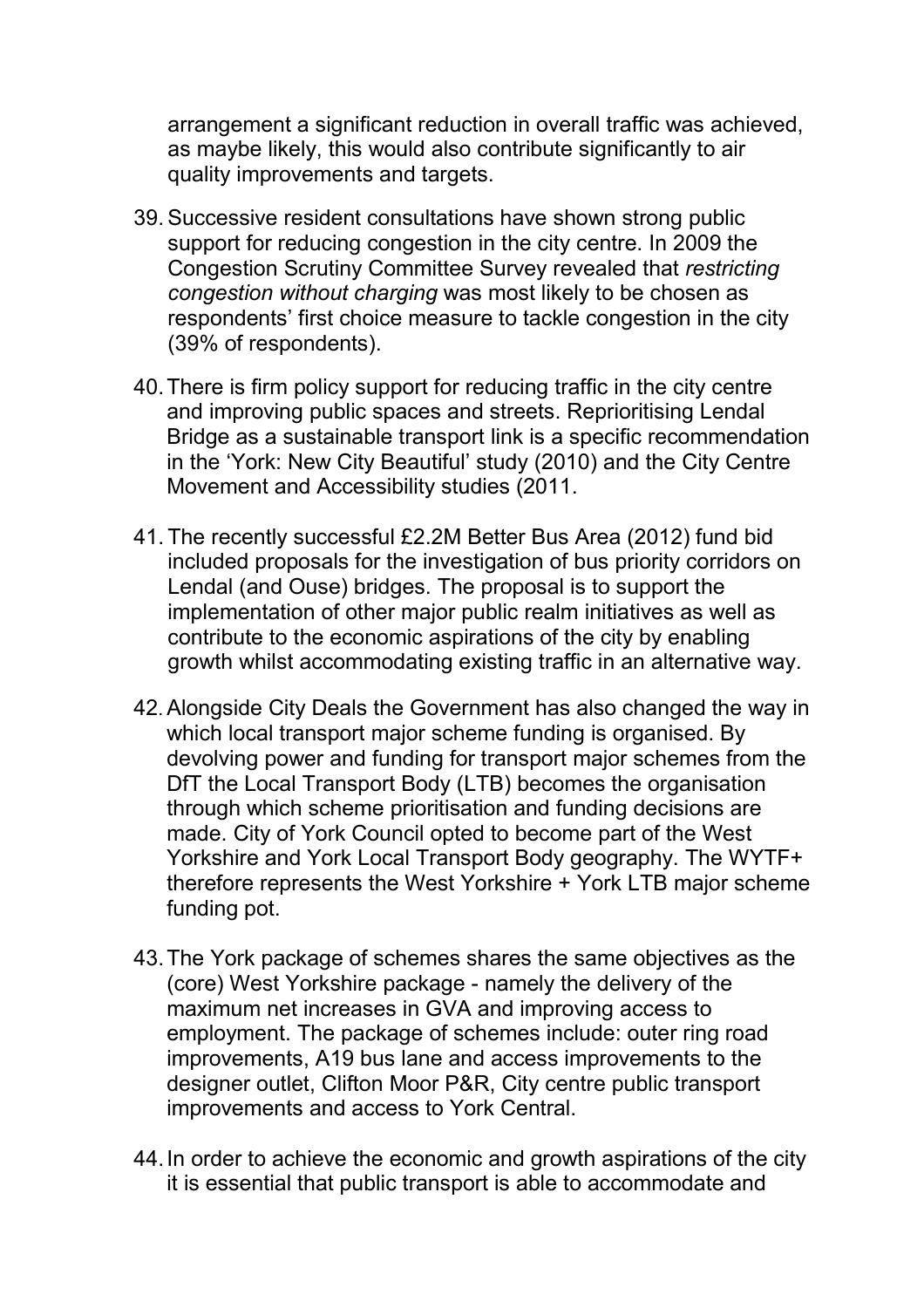take up additional journeys on the network. Improving bus journey times and reliability through the city centre is crucial to delivering these wider aspirations.

45. The proposed bridge restriction and associated public realm improvements facilitates links to the Council Plan, supporting a number of key outcomes, as follows:

| <b>Priorities:</b>                            | <b>Key Outcomes</b>                                                                                                                                          |
|-----------------------------------------------|--------------------------------------------------------------------------------------------------------------------------------------------------------------|
| <b>Create jobs</b><br>and grow the<br>economy | Enhanced the role of York as a World Class<br>City recognisable, as a great place to invest,<br>visit, do business and for talent to remain or<br>locate to. |
| <b>Get York</b><br>moving                     | Far more people will choose to travel by<br>bus, bike or on foot.                                                                                            |
|                                               | York's transport system will offer quality<br>alternatives to the car.                                                                                       |
|                                               | It will be easier, safer and more efficient for<br>York's residents businesses and visitors to<br>move within the city.                                      |
| <b>Build strong</b><br>communities            | Improve the health of community by<br>encouraging walking and cycling as a<br>means of travel.                                                               |
| <b>Protect</b><br>vulnerable                  | Improve accessibility by public transport to<br>services.                                                                                                    |
| people                                        | Improve safety and encourage independent<br>travel.                                                                                                          |
| <b>Protect the</b><br>environment             | Reduce carbon emissions by encouraging a<br>move to low carbon and active transport<br>modes.                                                                |
|                                               | Enhanced public realm and setting of the<br>historic core environment.                                                                                       |

46. The Local Transport Plan (2011–2031) sets out the transport strategy for York. It contains ambitious objectives over the long term, but is realistic in what is achievable over the next few years by making better use of existing infrastructure. The key themes and outcomes for the plan are captured in the table below.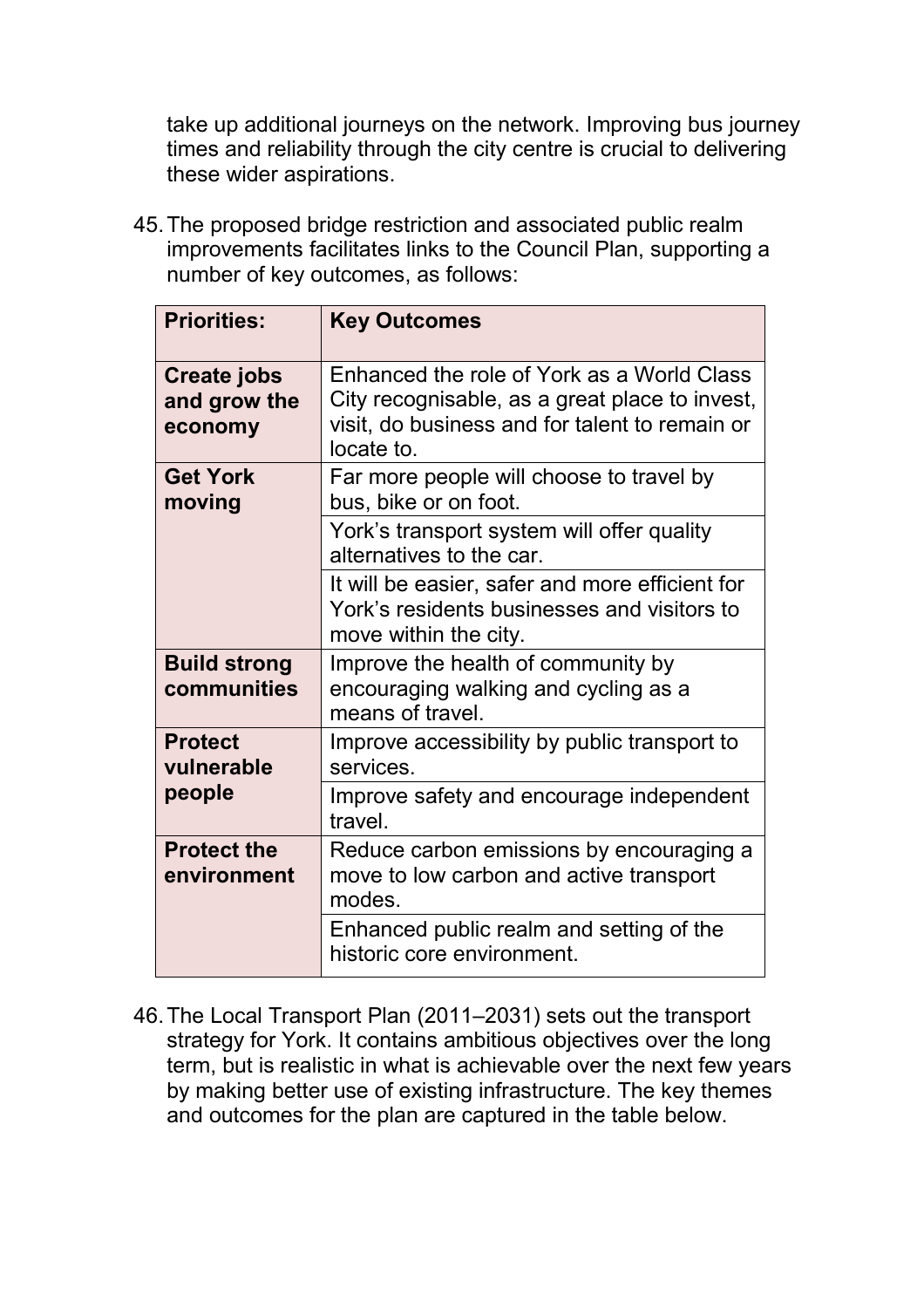| <b>Five Themes</b>                    | <b>Key Outcomes</b>                                                                                            |
|---------------------------------------|----------------------------------------------------------------------------------------------------------------|
| <b>Quality</b><br><b>Alternatives</b> | Comprehensive cycling and walking<br>network                                                                   |
|                                       | Better quality and more reliable public<br>transport                                                           |
|                                       | <b>Enhanced Park &amp; Ride facilities</b>                                                                     |
| <b>Strategic</b><br>Links             | Well maintained and managed strategic<br>transport network                                                     |
|                                       | New cycling and walking links between<br>residential (urban & rural) and employment<br>areas.                  |
|                                       | Better rail services and connections                                                                           |
|                                       | Selective enhancements to the existing road<br>network to increase capacity and improve<br>safety              |
| <b>Behavioural</b><br>Change          | Greater awareness of options available for<br>sustainable modes of travel (travel planning)                    |
|                                       | Increased levels of sustainable travel to all<br>key education, employment, leisure and<br>retail destinations |
|                                       | Improved road safety awareness                                                                                 |
|                                       | People being more healthy and active                                                                           |
| <b>Transport</b>                      | Reduced vehicle emissions                                                                                      |
| <b>Emissions</b>                      | Improved air quality                                                                                           |
| <b>Public streets</b><br>and spaces   | Enhanced and safer walking and cycling<br>access in public spaces, streets and<br>developments                 |
|                                       | Fewer vehicles travelling through and<br>around the city centre                                                |
|                                       | Safer roads with fewer casualties                                                                              |
|                                       | Developments integrated into and<br>enhancing the sustainable transport network                                |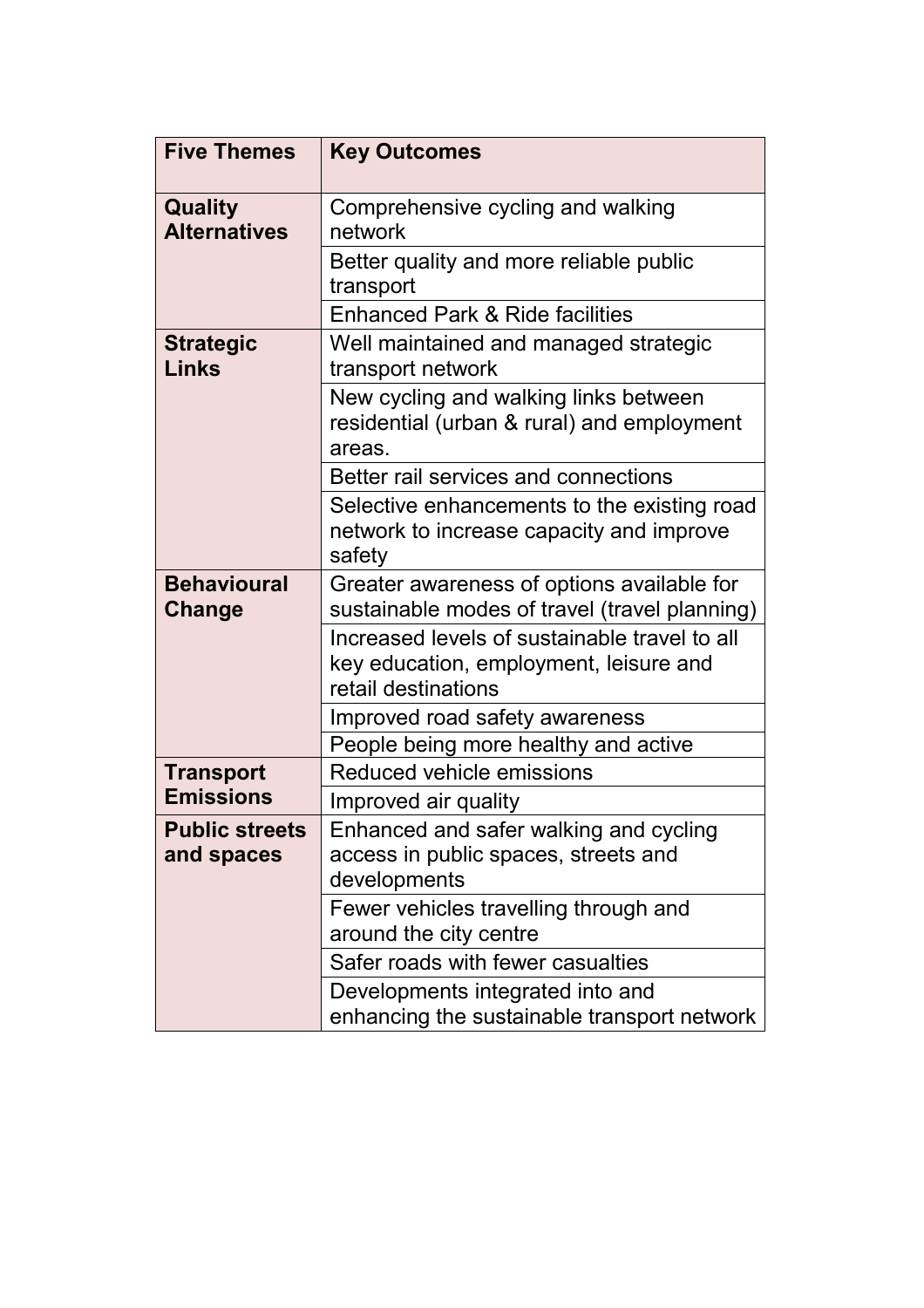#### **Enabling Improved Public Spaces through Improved Movement – Trialing restrictions on Lendal Bridge**

- 47. In considering how the objectives of the Economic Strategy, Reinvigorate York initiative, Local Transport Plan, CCMA and other Council strategies could be delivered a number of options for reducing traffic and congestion in the city centre have been considered. Road User charging is an option but is not popular with residents or the business community (identified from previous Local Transport Plan and Scrutiny Committee consultation). In the last major survey an approach based on improving other modes and physically restricting other traffic was the favoured option.
- 48. Proposals for a one-way system on the inner ring road, with the removal of traffic signals, have been considered but discounted primarily on grounds of increased mileage on the network and inability to lock in the benefits for sustainable modes. High occupancy vehicle lanes or road user charging also have the potential to reduce the volume of traffic using Lendal Bridge, but by no means to the same level as the proposed restriction. Acceptability, cost and complexity of these schemes compared to the relatively simple bridge restriction option makes the latter the preferred option.
- 49. Four options around vehicular restrictions on bridges were considered
	- Ouse Bridge (both directions)
	- Lendal Bridge (both directions)
	- Lendal Bridge (northbound only)
	- Ouse Bridge and Lendal Bridge (both directions)
- 50. Initial strategic level modelling was undertaken to look at redistribution of traffic on the network. This piece of work, together with the programmes and aspirations referred to in previous paragraphs, formed the basis for the analysis (attached Annex B). Multi-criteria analysis provides a means of assessing options based on a range of criteria both quantitative and qualitative (Annex C).
- 51. It is significant that on Lendal Bridge cars account for only 25% of person movements but comprise 80% of the vehicles, a disproportionate impact on the location and environs. 17% of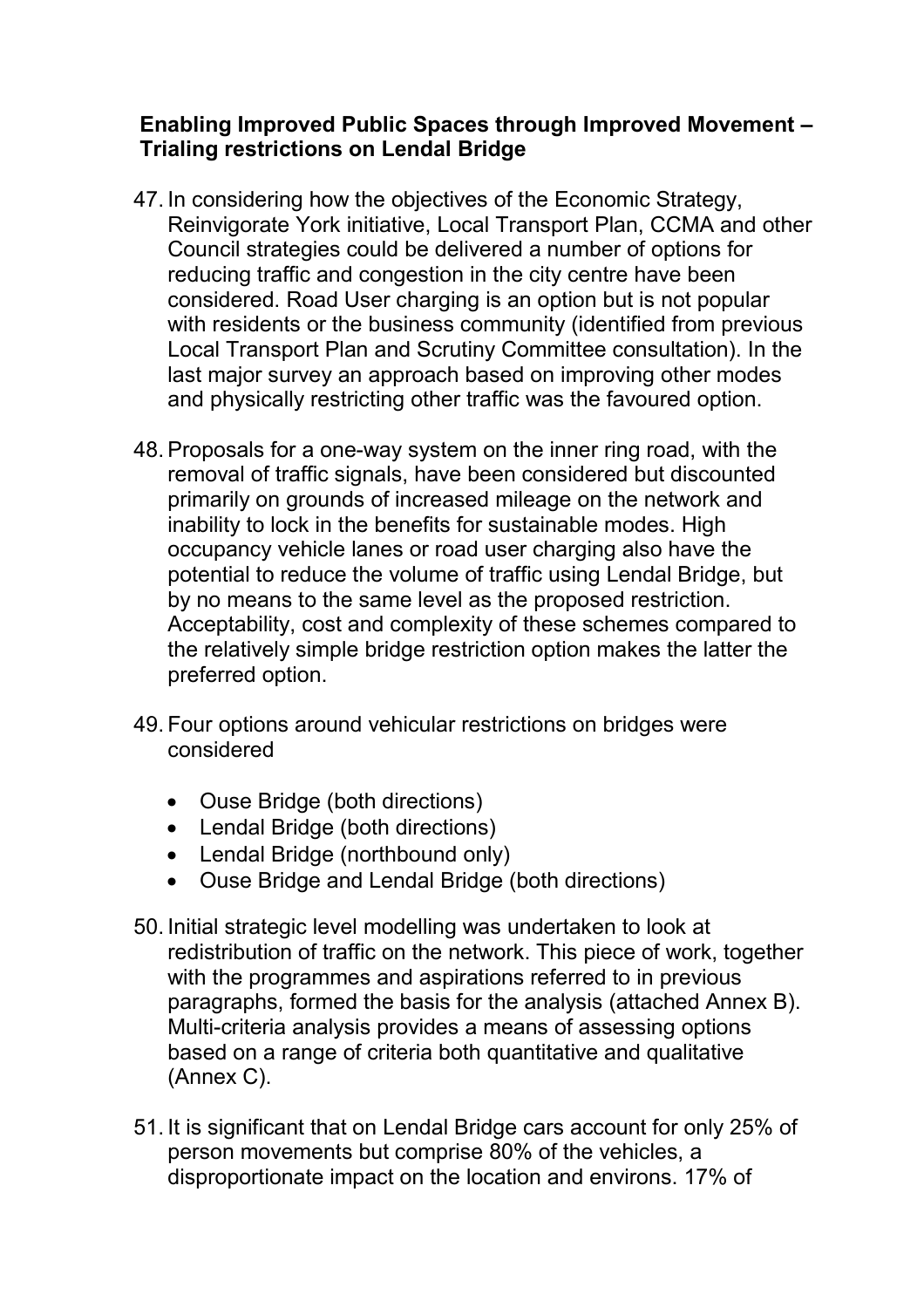person movements are by bus, 12% by cyclists and 41% are pedestrians.

- 52. In summary, an Ouse Bridge restriction would have less impact on general traffic and would result in some improvements to bus services using this river crossing. As stated in Annex B, the Lendal Bridge restriction gives far higher benefits under most of the criteria. One way options have less impact on general traffic but do not achieve the aspirational goals of improving public transport or public realm, primarily in St Leonard's Place, Exhibition Square and at Bootham Bar.
- 53. This directed further work to be focused on Lendal Bridge. The proposal focuses on delivering a two-way restriction on Lendal Bridge but that does not preclude a northbound only restriction and forms part of the ongoing work considering the practicalities of moving the proposal forward.
- 54. The advantages of the northbound restriction are that it is easy and low cost to implement; reduces delays for public transport in the direction that experiences the greatest delays, and would have an immediate impact in the public realm environment by removing the seemingly ever present queue of traffic snaking back from Museum Street over Lendal Bridge
- 55. However, only delivering on the north bound restriction would not remove through traffic from St. Leonard's Place, Exhibition Square and Bootham Bar and could compromise the space, fall short of delivering the economic ambitions for the city, and fail to fully support the external investment currently being made in the area
- 56. It is the potential for enabling of strategic interchange, along with the significantly greater potential for economic and public realm improvement, that makes the two-way restriction on Lendal Bridge the preferred option. It is also considered that some of the bus related issues on the Ouse Bridge corridor (e.g. delays exiting Coppergate) will be resolved through better compliance through enforcement of the existing traffic regulations. Enforcement is dealt with in Annex D.
- 57. A restriction on Lendal Bridge to through traffic could cause some problems on a number of bus services at specific locations. Mitigation measures are being considered as part of the trial and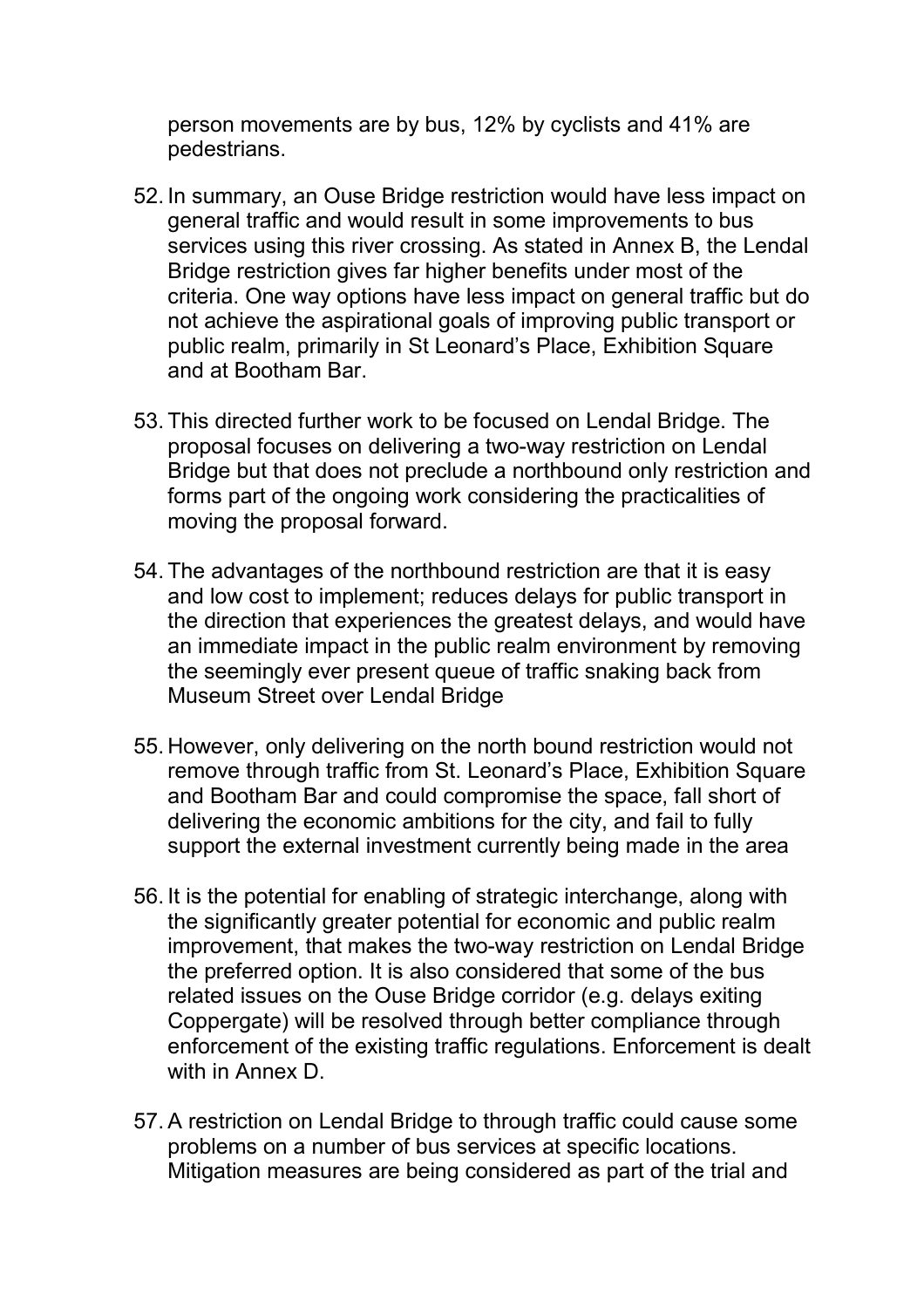any permanent scheme (and are set out in more detail in Annex D). However, crucially, the proposal has the potential to generate substantial benefits to bus services. This is because such a closure will:

- Free buses from the congestion that they experience over the bridge itself
- Reduce traffic flows on links near to the bridge, where buses also experience congestion currently
- Reduce traffic flows and congestion on Ouse Bridge bus services using either bridge benefits from the measure
- 58. Importantly, there are some potential 'big wins' for residents in terms of delivering more reliable bus services between 7:00am and 7:00pm and this timescale would provide a focus for current and future investment both from the council and bus operators.

| 59. The table below shows specific schemes which would benefit from |
|---------------------------------------------------------------------|
| or be enabled by a closure of Lendal Bridge.                        |

| <b>Scheme</b>                                                                | <b>Benefit of Lendal Bridge closure</b>                                                                                                                                                                                                                                                                                                                                                                                 |
|------------------------------------------------------------------------------|-------------------------------------------------------------------------------------------------------------------------------------------------------------------------------------------------------------------------------------------------------------------------------------------------------------------------------------------------------------------------------------------------------------------------|
| <b>Rail Station</b><br>Interchange                                           | Lower traffic flows adjacent to Rail Station<br>improve amenity of area for pedestrians and<br>cyclists and enable a more ambitious<br>scheme in due course, with higher benefits<br>for bus passengers, at the Rail Station                                                                                                                                                                                            |
| <b>Rougier Street</b><br>Interchange and<br><b>Lendal Bridge</b><br>junction | Lower traffic flows will improve amenity of<br>redeveloped facility and allow junction<br>improvements for pedestrian at the Lendal<br>Bridge end.                                                                                                                                                                                                                                                                      |
| St. Leonard's,<br><b>Exhibition Square</b><br>and Bootham Bar<br>Interchange | Faster and more reliable journey times for<br>buses and lower traffic volumes on St<br>Leonard's Place should allow Reliance and<br>Stephenson's services to travel to Station<br>Rise or Rougier Street and terminate there,<br>and the bus lay-by on Exhibition Square to<br>be filled in allowing more of the Square to be<br>made available as a pedestrian space. Also<br>brings improvement to amenity of the new |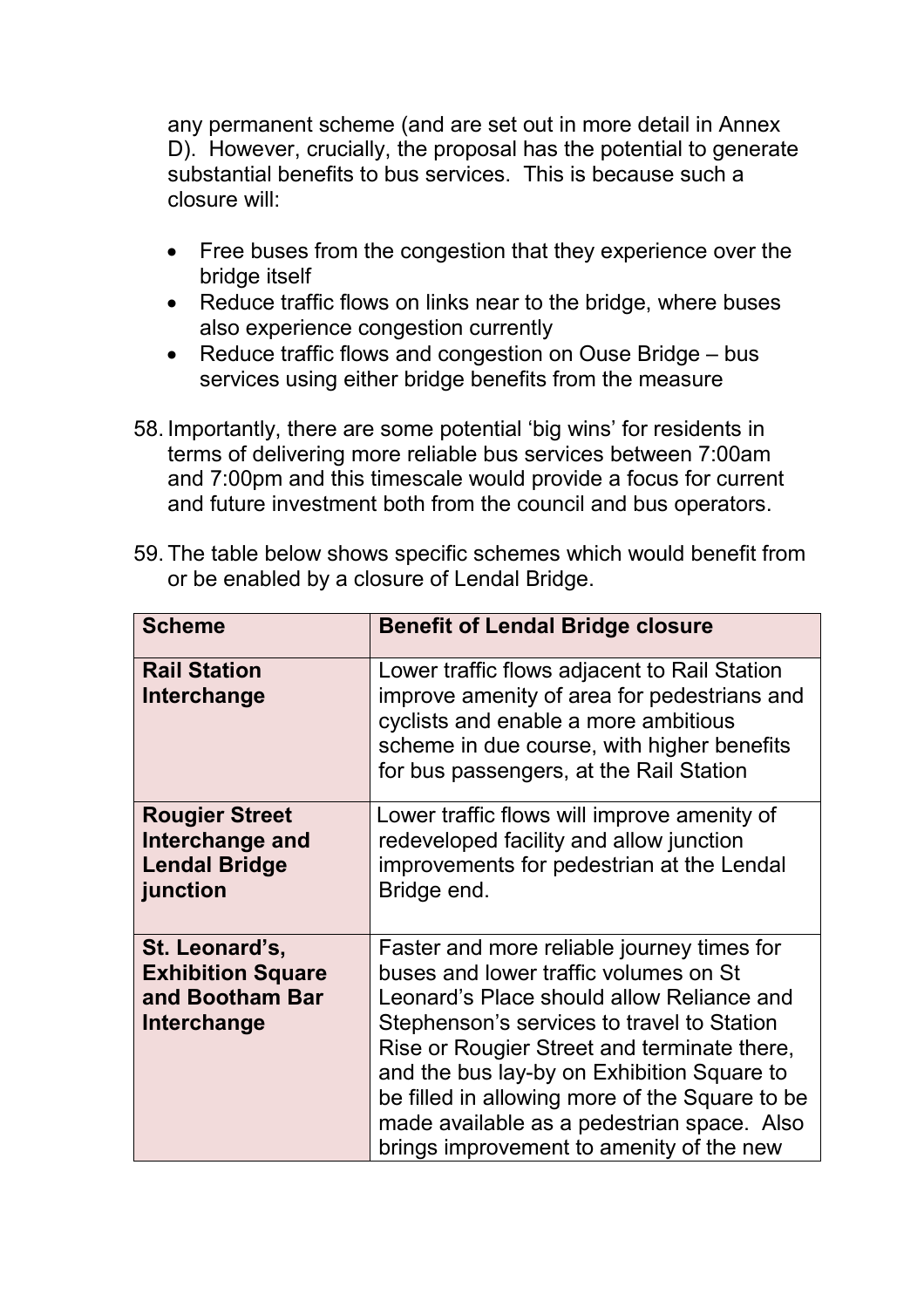|                                    | bus interchange                                                                                                                                                                                                                                                                  |
|------------------------------------|----------------------------------------------------------------------------------------------------------------------------------------------------------------------------------------------------------------------------------------------------------------------------------|
| <b>Leeman Road bus</b><br>lane     | It is likely that the queue on Station Avenue<br>will reduce to point where bus lane not<br>required. Space on Leeman Road could be<br>used for other purpose $-$ e.g. higher amenity<br>coach drop off, bus layover location                                                    |
| <b>Clarence Street bus</b><br>lane | Adds significant value to this scheme as it<br>reduces delays to bus services on and<br>accessing Gillygate                                                                                                                                                                      |
| <b>General</b>                     | Shows a clear willingness to take bold<br>decisions, improving York's case for<br>attracting funds to improve bus services<br>further (for example, in the second round of<br>Better Bus Area funding, or a bid for a<br>transport interchange adjacent to the Rail<br>Station). |

- 60. These opportunities for improved spaces are set out in the following sections below, starting from the Station and Tea Room Square, and heading across to the new West Offices, Station Rise, Museum Street, Duncombe Place, St. Leonard's Place, Exhibition Square and Bootham Bar.
- 61. A dedicated Project Manager for the trial will be required to ensure that the project runs efficiently and that full consultation and monitoring processes are in place. A project manager will be in place as soon as possible upon agreement to proceed with the trial. Further information relating to the detail of the trial proposal as well as details relating to mitigation works, enforcement, monitoring and evaluation are set out in Annex D.
- 62. The overview for the proposal for the trial is set out here:
	- To be delivered using experimental Traffic Regulation Orders (TRO). Under an experimental TRO the trial can run for up to 18 months before it must either be revoked or made permanent. The first six months of the trial constitutes the objection or representation period.
	- To commence during the summer holiday period in August 2013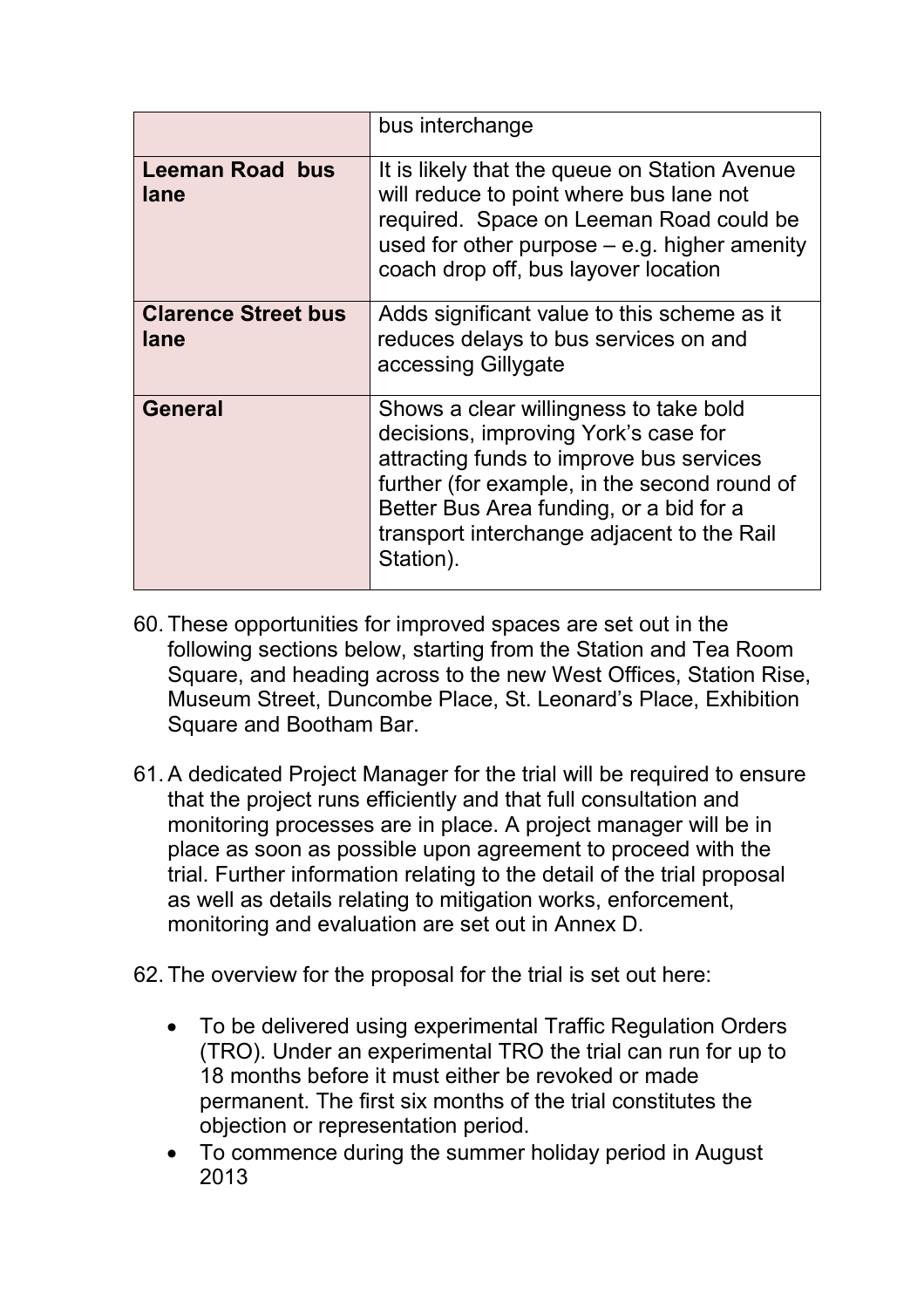- A two-way restriction to be enforced with ANPR cameras based at the Rougier Street end of the bridge
- Access only provision to be made from the Bootham/Gillygate junction into St. Leonard's Place
- The right turn out of Lendal to be reinstated (this will mean that for the period of the trial there would be a significantly smaller pedestrian crossing point at this location, however as part of any possible permanent arrangement there is potential to shared space solution to the junction such as altered paving or a raised table)

The aspiration is for a restriction from 7:00am to 7:00pm.Three options for a trial have been considered.

- a) Commence with 10:30am 4:00pm which will need to operate for at least 6 months, consider any objections before considering a further Order to change the time period.
- b) Commencing with 10:30am 5:00pm which will need to operate for at least 6 months, consider any objections before considering a further Order to change the time period.
- c) Commence with 7:00am 7:00pm which will need to operate for at least 6 months
- 63. The 'access only' arrangements on St. Leonard's Place will provide for access for businesses and residents and ensure they have 24 hour access to their premises. It will also enable legitimate access to the footstreets area.
- 64. These options, including the associated advantages and disadvantages are set out in more detail in Annex D. Taking account of the aspirations for a 7:00am to 7:00pm restriction and the advantages set out in Annex D, Option b) is the preferred option because it provides the most advantaged start with the least disadvantage. It allows for a logical first stage introduction that can demonstrate understanding, learning and addressing of issues whilst retaining consistency with the footstreets experimental hours. It also provides the foundation for considering how to take forward the more aspirational 7:00am to 7:00pm scheme.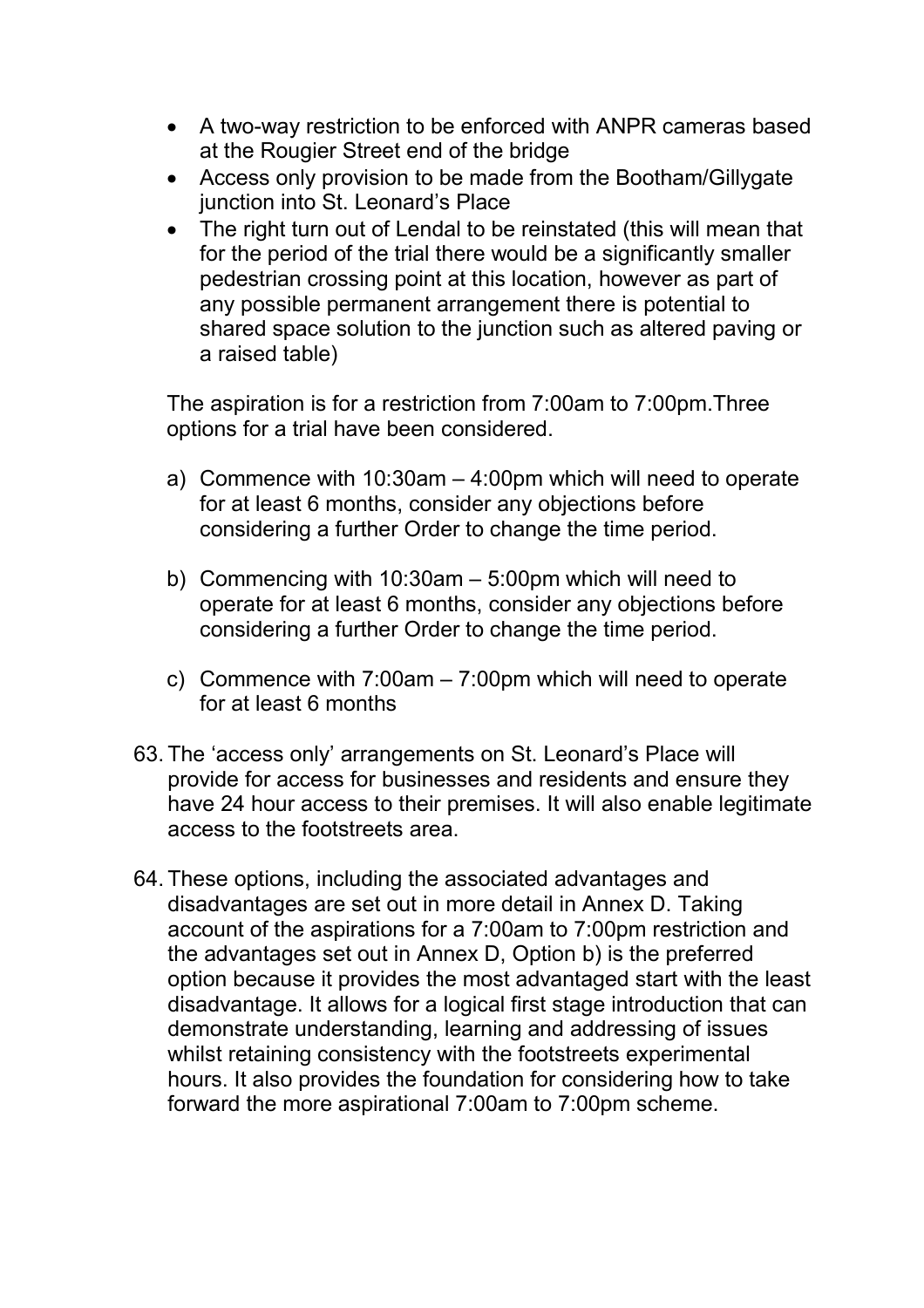#### **Mitigation overview**

- 65. The main points of the mitigations available are set out below. Further detail is included in Annex D.
- 66. The main focus is on providing a proactive traffic management service. Adjustment of the signal settings will be made to capitalise from the reductions on some routes and mitigate against impacts on others. Adjustment of the plans will enable more 'green time' to be given to some arms of the junction to reduce delay.
- 67. Additional network operator staff will be deployed to provide proactive management and control utilising equipment available e.g. CCTV. These staff will focus on monitoring the network and identifying problems which will enable any problems that develop to be dealt with immediately.
- 68. Through the BBAF provision is being made for bus wardens who will monitor the situation on the ground and deal with issues directly with bus users and operators; and for a bus controller who will be based in the CCTV office. This person will monitor the CCTV specifically in relation to bus issues and seek to address them directly or avert potential issues before they escalate.
- 69. The BBAF will also be delivering a number of other public transport improvements including: a bus priority lane on Clarence Street to improve bus reliability and reduce delay, improved ticketing arrangements with the introduction of a smart card, improved interchange areas, improved information and provision of real-time information and improvements to the existing city centre bus priority area on Coppergate.
- 70. Early discussions with bus operators have indicated general support and a willingness to work with the council to trial additional services, re-routing of services, fare promotions etc. Discussions with operators are on-going. The new Park & Ride at Poppleton on the A59 will provide additional public transport capacity in 2014.
- 71. Through the LSTF a programme of personalised travel planning in the northern quadrant of the city is commencing in May 2013 and running for two years. Staff will be working with individuals to identify how, where and when they can change their travel behavior. Cycle facility improvements are being provided which will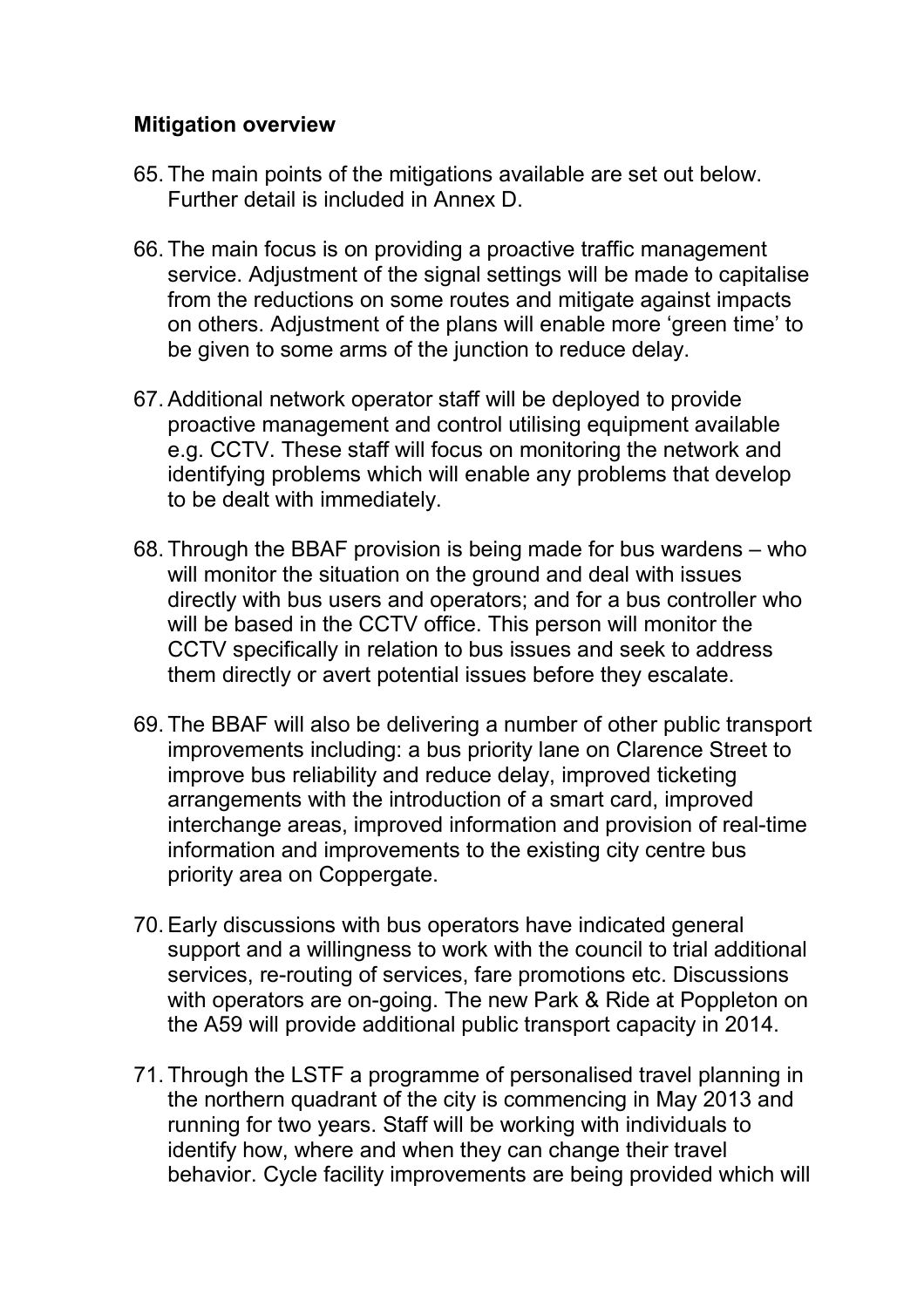provide a more joined up network by infilling gaps and providing new routes e.g. Haxby to Clifton Moor and a park & pedal scheme at the P&R sites has just been launched through the business travel planning initiative.

#### **Improved Spaces Delivered by Reducing Traffic Flow**

#### **Station front/ Tea Room Square**

- 72. The emphasis is on lifting first impressions of the city, with a particular emphasis on making travelling on foot to and around the city centre easy and enjoyable for residents whilst providing an attractive environment to attract business.
- 73. Working with East Coast, Network Rail, local bus and taxi companies, and other key groups the objective is to improve both the space and the functional aspects of the Portico, Tea Room square and the frontage of Station Road.
- 74. Making movement for pedestrians easy, clear, direct and safe is key. More than 7,000 pedestrians use the current crossings in Tea Room Square on a daily basis, and many more during peak visitor times and events such as York Races. The opportunity to provide a singular crossing (or space) that synchs with desire lines is anticipated.
- 75. The overall use of Tea Room Square needs to be refocused: it could provide space for short term public/ customer drop off and better management of servicing/ deliveries.
- 76. The use of the Portico is also important as is the potential to allow exiting vehicles to turn right, thus avoiding the need to travel around the square – which currently causes a great deal of congestion and frustration.
- 77. Waymarking, information and legibility all need to be greatly improved in the area. There is currently no real message to the visitor that it is just a 10 minute walk to the Minster or to the city centre shops. There is no obvious relationship with the City walls, and the nearby delights of places like Micklegate are not advertised or explained.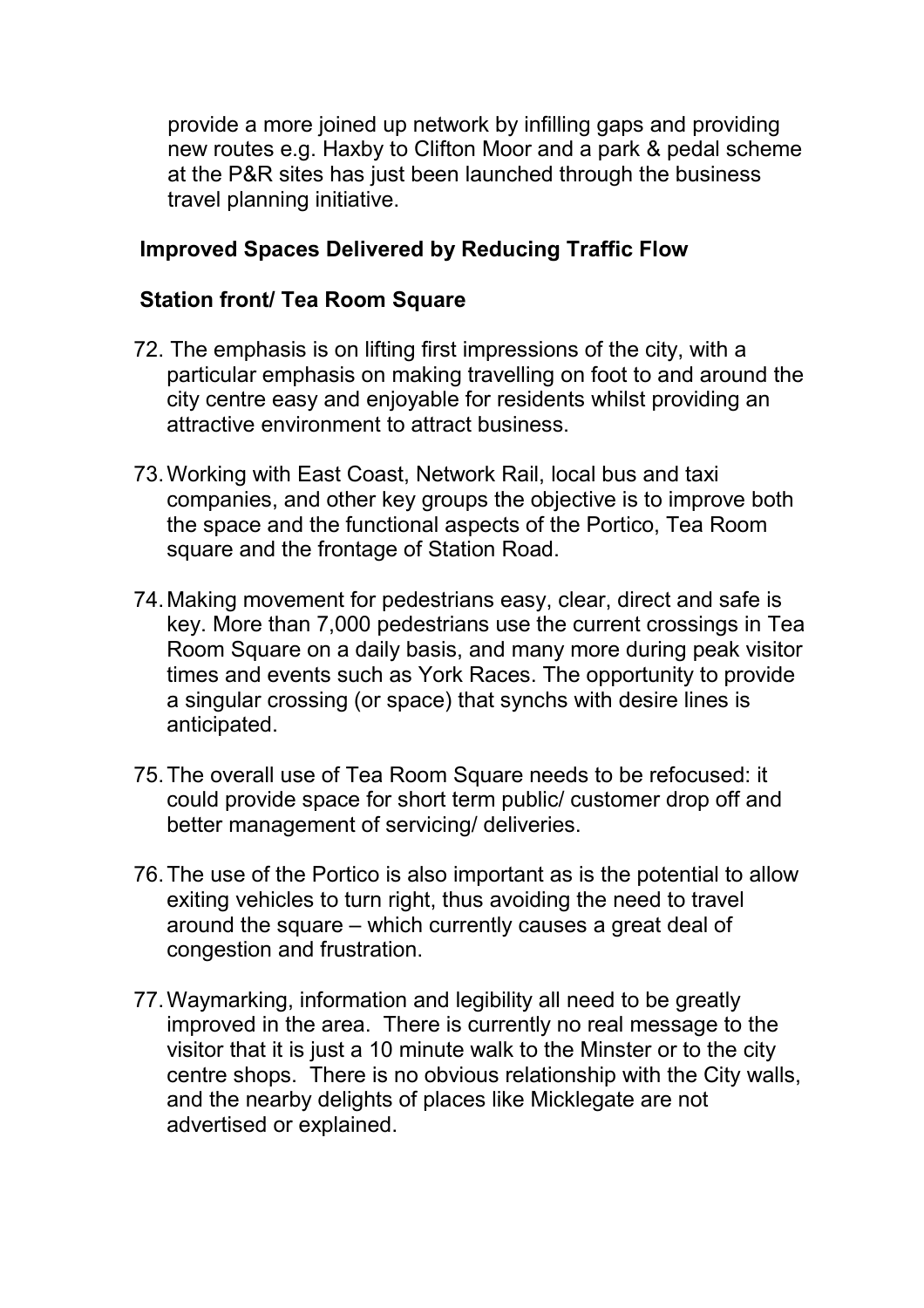78. There are plans to improve bus waiting facilities and overall ease of movement, which will be funded by the Better Bus Area Fund. These aspirations will be closely linked in with the wider vision to improve the sense of arrival into York by rail, and enjoyment of the walk from the station to the Minster, other cultural attractions and wider city centre.

#### **Station – Rougier Street**

- 79. The emphasis on creating a vastly improved pedestrian experience right through from the Station to the Minster needs to continue past the immediate environment of the Station, as set out below.
- 80. Improvements to the Puffin Crossing outside the Station Hotel are planned, including widening, adjustment to alignment and decluttering.
- 81. The path via the Cholera Burial Ground can be enhanced through improvements to lighting and street furniture. There is also the potential to provide a hedgerow within the burial ground, and also to extend the grassed area, in order to provide screening from Station Road. This will make it a more pleasant space to sit and spend time in.
- 82. Station Rise and the War Memorial corner have recently been repaved and improved in conjunction with West Offices. This has transformed the area with a much better balance of use, again with an emphasis on quality public realm. Further enhancements to the space in terms of street furniture are under consideration.
- 83. The junction of Rougier Street/ Station Road and Avenue is clearly very busy, used by all modes of traffic. The level of pedestrian demand outstrips the space currently provided. The feel of the environment is not particularly comforting, with small central islands and guard railing.
- 84. Some initial ideas have been considered to improve the appearance and use of the junction, and the aspiration for a 7:00am to 7:00pm restriction to traffic movements over Lendal Bridge provides the key to what could be possible in terms of improved movement and appearance at this important junction. These are summarised below.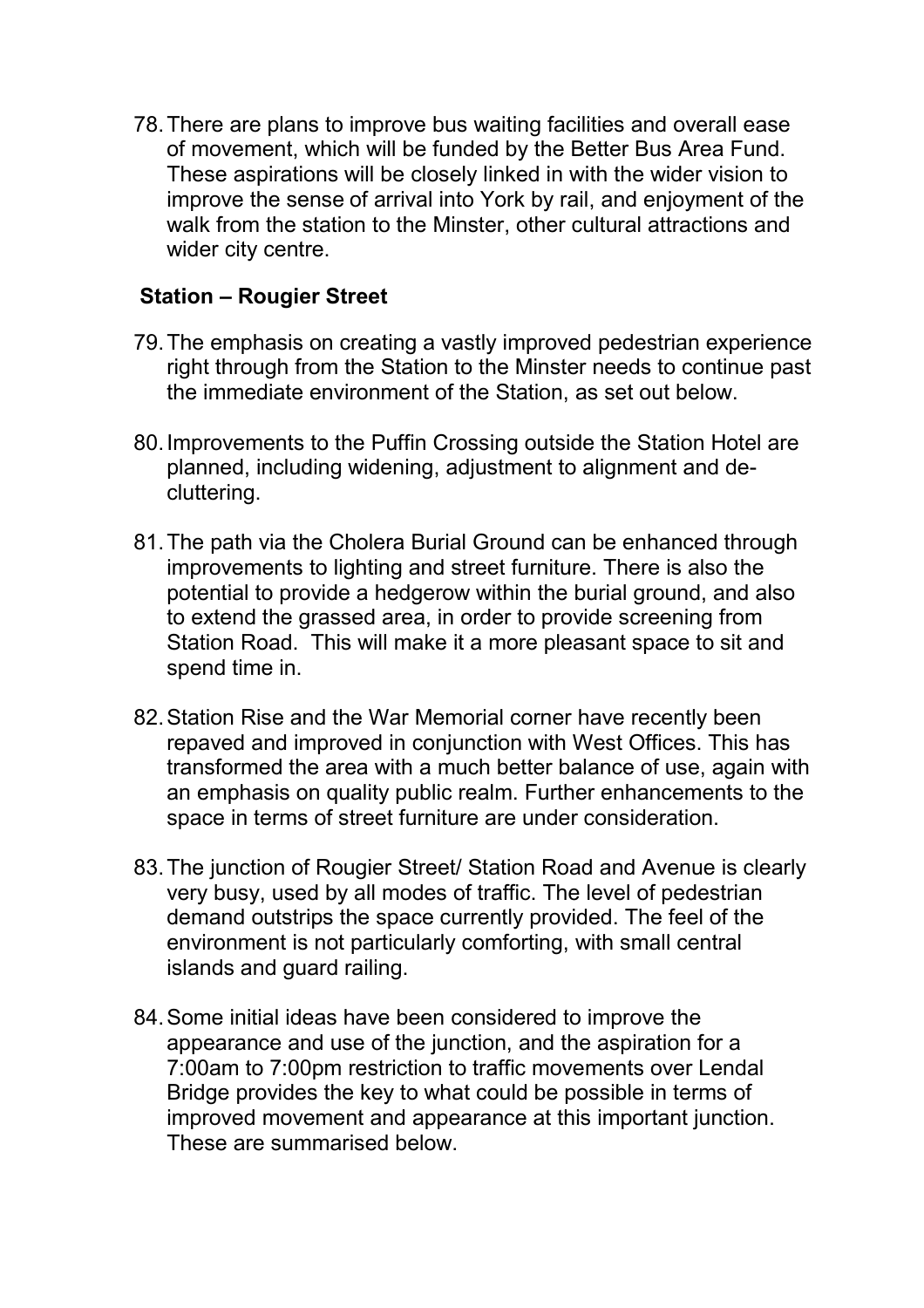#### **St. Leonard's Place/ Duncombe Place junction**

- 85. In order to improve safety for pedestrians and create a better environment and setting for Duncombe Place, a shared paving surface should be created at the junction, with delineation of the Museum Street to St. Leonard's Place junction.
- 86. Vehicular access to Duncombe Place and Blake Street will be discouraged through new paving materials and improvement of public realm (see Plan 2, attached to this report), details of which will be considered through design options and consultation.

#### **Exhibition Square**

- 87. This is a great square in front of the City Art Gallery, which is itself undergoing major refurbishment and extension. It has fantastic views across St. Leonard's Place to Bootham Bar and the Minster but suffers from heavy road congestion and buses pulling in to the area in front of the square.
- 88. A reduction in the area of the bus pull-in is critical to enable improvements to the square – which could then be of appropriate quality and scale.
- 89. A reduction in vehicular traffic using St. Leonard's Place is also key to improving the appearance and use of the square and providing the right environment for pedestrian dominance and enjoyment for the whole of St Leonard's Place. In practical terms this means the current terminating bus services need moving to the Station Road/ Rise roundabout and, in the longer term, there would be potential to move them to the new bus interchange at the Railway Station – thus improving linkages for passengers. This is problematic in timetabling terms for the operators unless the proposed bridge priority is in place to remove the unpredictable delays currently experienced along the Lendal Bridge corridor.
- 90. Plan 3, attached to this report, illustrates two options to improve pedestrian safety and enjoyment of the Bootham Bar and Bootham/ Gillygate junction area, with road narrowing and better crossing facilities. The first option is strongly recommended to Members as a way forward, subject to more detailed analysis and consultation. It gives a better opportunity to provide a real sense of place in this historic and beautiful area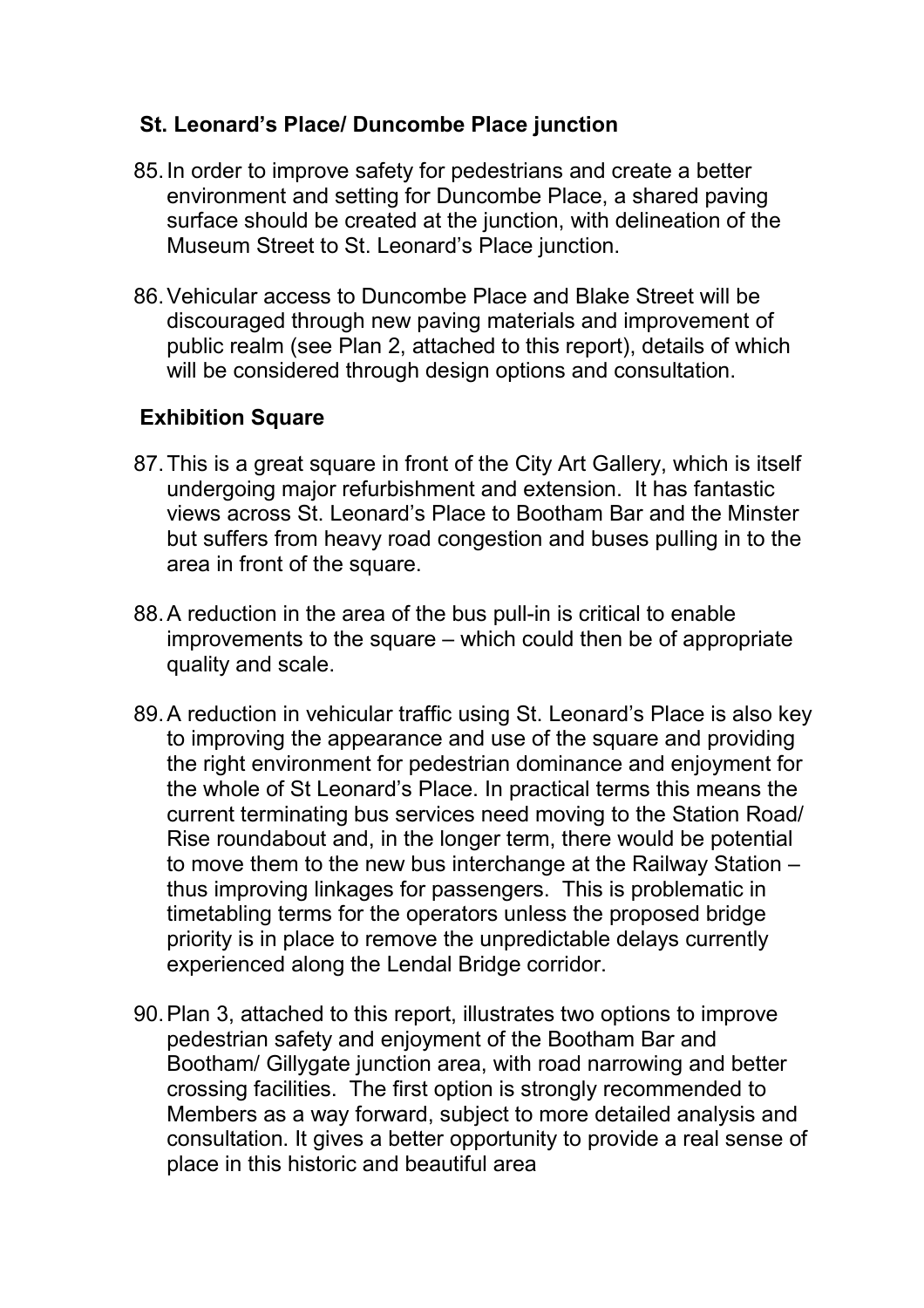- 91. By re-establishing the line of the former Abbey Precinct Wall we can knit back the historic fabric of the area, and create a meaningful boundary between Exhibition Square public space and highway/ reduced area of bus pull-in.
- 92. This will then allow improvements to be made to the space itself, which might include new seating, planting and outdoor café area, relocation of cycle stands, re-consideration of the Etty statue and fountain, and other initiatives to make more enjoyable use of the space – which will compliment the planned improvements and additions to the Art Gallery.
- 93. Initial consultation with key stakeholders Museums Trust (Art Gallery), University (King's Manor), Theatre Royal, Rushbond (owners of former Council Offices), English Heritage – concludes that there is a great deal of interest and support for the plans, strengthened by agreed and substantially funded improvements to the art gallery, theatre and St. Leonard's Place buildings. More detailed analysis and options for wider consultation will be developed in the next few months.

#### **Bootham Bar/ Gillygate junction**

- 94. There are two options currently being considered in order to vastly improve the setting of Bootham Bar and to effectively define a new gateway into St. Leonard's Place from Bootham and Gillygate.
- 95. Both options reduce the area of the bus pull-in, and the Preferred Option 1 re-defines the Bootham to Gillygate carriageway and creates a new pedestrian-friendly shared surface between the junction and St. Leonard's Place (see Plans 2 and 3, attached to this report) which would create a much better setting for Bootham Bar and give a more pedestrian-friendly feel to the whole area.
- 96. A very limited scheme for Bootham Bar could be delivered separately but, in order to realise wider transformational change at Bootham / Gillygate and Exhibition Square, the aspiration for a 7:00am to 7:00pm restriction is critical to this.
- 97. Duncombe Place gateway is the final part of the strategic corridor from the Station to the Minster and forms part of the Exhibition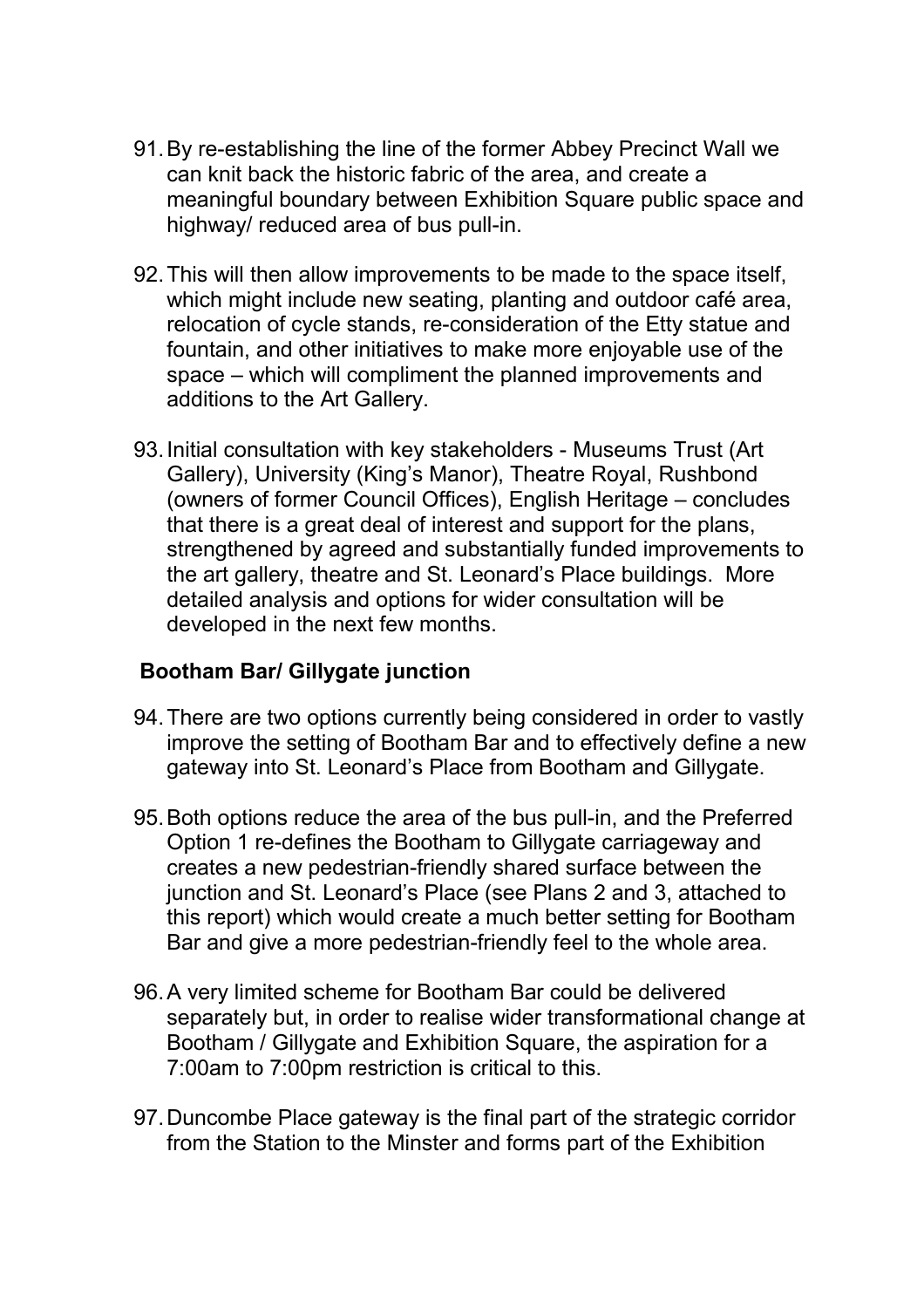Square package. It would benefit from the Lendal trial, but is not dependent on this happening.

98. Timetables are indicative at this stage and subject to review in order to align with timescales for the Lendal Bridge trial and Better Bus Area Fund works once these have been agreed. The timescales reflect the need to allow for planned major utilities works in the area (January/ February 2014). The preferred option is to complete the physical works between February and June 2014 (nb. must be completed before Tour de France, July 2014) and for additional works to be completed after July 2014.

#### **Consultation for the Lendal Bridge Trial**

- 99. Stakeholder engagement will be required in assisting the formulation of the proposed trial and extensive stakeholder and public consultation would need to be undertaken during the trial and prior to any decision made to make the scheme permanent. An initial media and communications plan has been developed to engage, support and manage relations with the media and the full plan will be completed over the next month.
- 100. The initial focus will be to talk to businesses with a view to getting support and sign up to the trial and the access details and arrangements.
- 101. Essential areas of communications development include: press features and releases, leaflets and posters, website pages, Q&A information, twitter feed, presentations, discussions meetings with user groups, drop-in-sessions, and feedback / comment channels.
- 102. Key messages have been developed, and are included in the Communications Plan around:
	- Creating York as a world class city and environment
	- Considerable public realm improvements planned from the Station through to Exhibition Square / Duncombe Place, including dramatic upgrading of pedestrian spaces that will benefit enormously from removal of through traffic and provide for greater scope of improvement.
	- Contributing to a higher quality more reliable bus network for the future to take the strain of travel in a growing city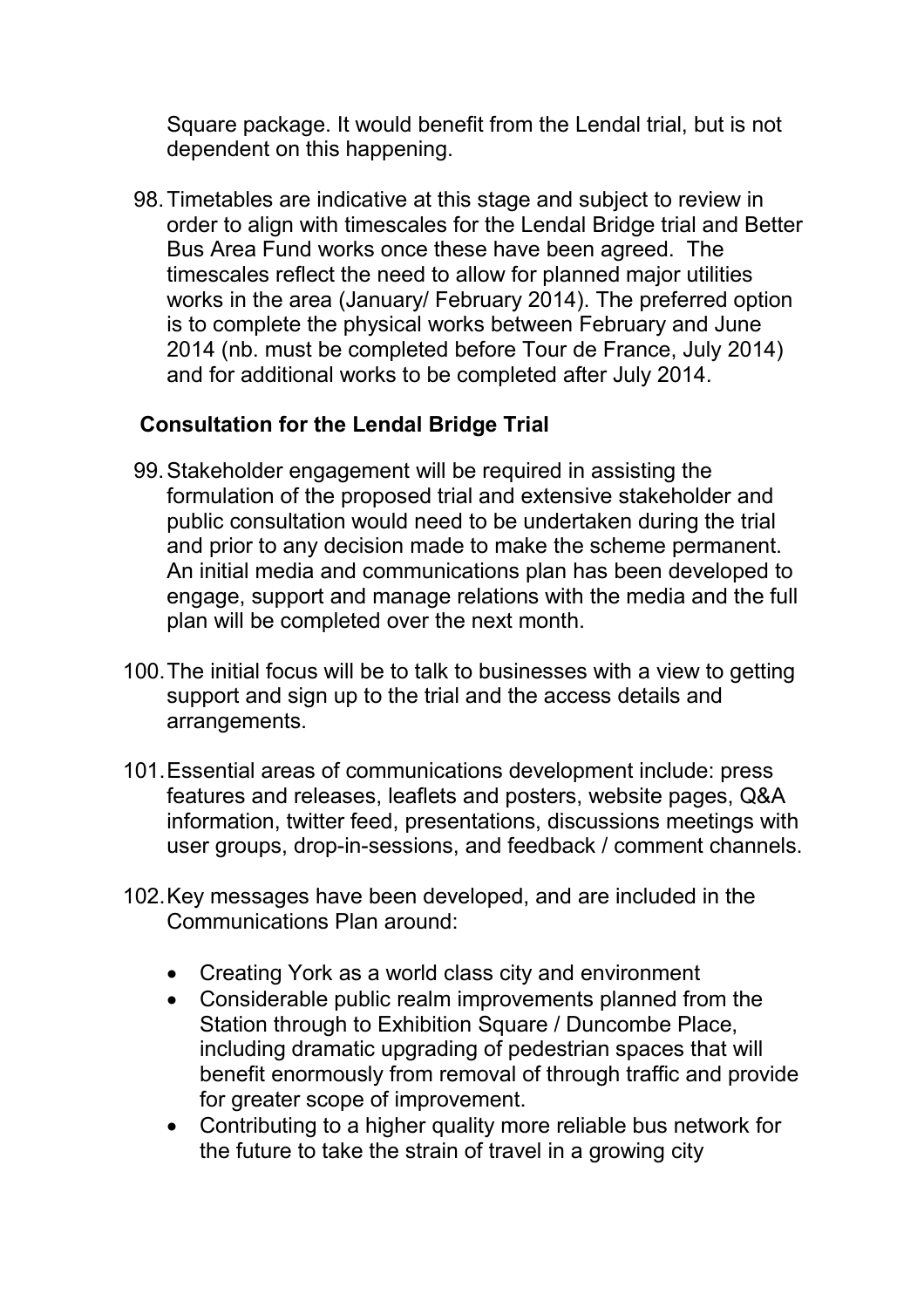- Significant stakeholder investment in the city which will be supported and enhanced by this project (i.e. without this project the full impact of this investment will not be realised)
- Supporting businesses in a difficult economic climate. There is evidence to demonstrate that a) people are attracted to shop/do business in a more attractive environment and b) there is some evidence to suggest that over time people arriving in city centre by sustainable modes spend more money than those who arrive by car.
- Improve access to the city centre for pedestrians and public transport, and providing a better 'arrival' into the city, particularly from the north side.
- Delivering improvements aimed at residents.

Benefits to residents:

- Better bus services through improved bus reliability
- Reduced traffic on the north side of the city centre
- More attractive environment
- More sensitive location of improved bus stops
- Alternative provision for parking at the P&R + new P&R opening
- Quality routes improved for public transport, cyclists and pedestrians.
- Lendal Bridge effectively becomes a bus lane (including taxis and cycles.) for the bulk of the day
- 103. Internal officer discussions have already taken place with regard to early engagement of businesses. The proposed approach is to:
	- Engage with businesses directly affected by the proposals to give them an opportunity to understand the purpose of the proposal and discuss alternative routes for their deliveries and customer traffic.
	- Engage with cultural and visitor sectors.
	- Attend City Team and York Economic Partnership meetings
- 104. Initial high level consultation with bus operators has already commenced. This is with a view to both re-routing services as part of the trial to capture and understand benefits to bus users, and also to relocate some of the services, stops and turnaround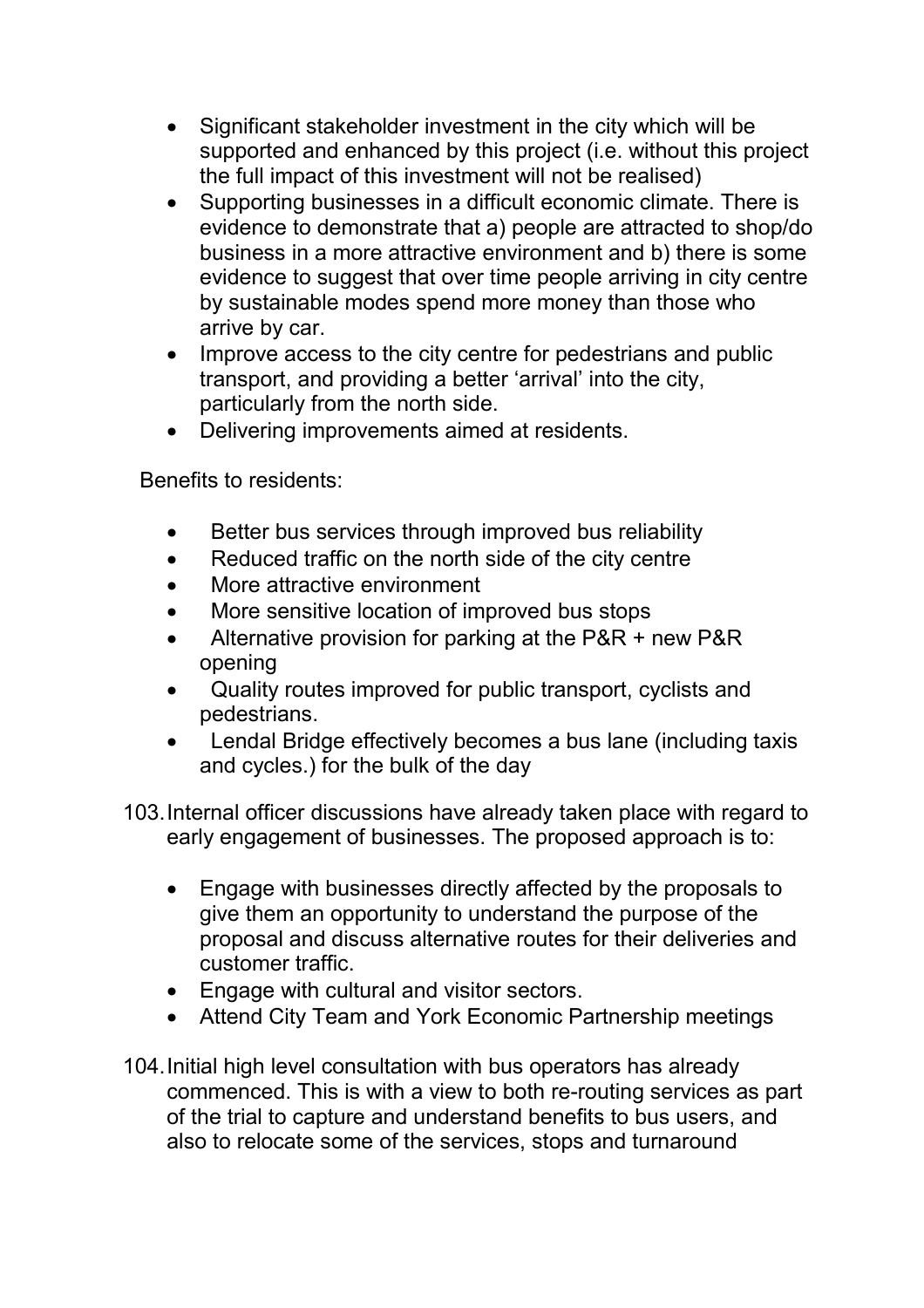locations to free up space that could be then used for public realm e.g. Exhibition Square.

- 105. Discussions so far have been broadly supportive of the proposal and, in order to take advantage of the improved reliability on Lendal Bridge, First York have indicated that they would consider operating: fare promotions, marketing initiatives, experimental rerouting of commercial services (including P&R). Both Reliance and Stephenson's have responded positively to early discussions and have indicated that trialing the rerouting of services would be something they would welcome.
- 106. Resident surveys over a number of years have already shown support for measures to reduce traffic in the city centre. Recent surveys as part of the City Centre Area Action Plan (2008) consultation demonstrated specific support for restrictions on through traffic over Lendal Bridge. There does seem to be a strong public recognition of the damage that traffic is having in York city centre and the desire to move towards a city that is more traffic free.

#### **Council Plan Priorities**

107. Delivery of the proposals will help to achieve a number of the themes of the Council Plan, including :-

*Create jobs and grow the economy* – it is considered that the wider aims to improve the quality of York City Centre will contribute to the economic attractiveness of the city and boost investor confidence.

Improving journey times and journey time reliability on bus services in York will make it easier for people living in York to access a range of job opportunities in the city. It will allow employers access to a wider pool of labour. More effective bus services will also improve access to training opportunities in the city. Substantial traffic reductions on a key link in the city for tourists (for example, Lendal Bridge is on the direct walking route between the rail station and city centre retail and tourist attractions) will improve the amenity of York City Centre and increase the number of visitor trips to the city, and therefore visitor spend levels.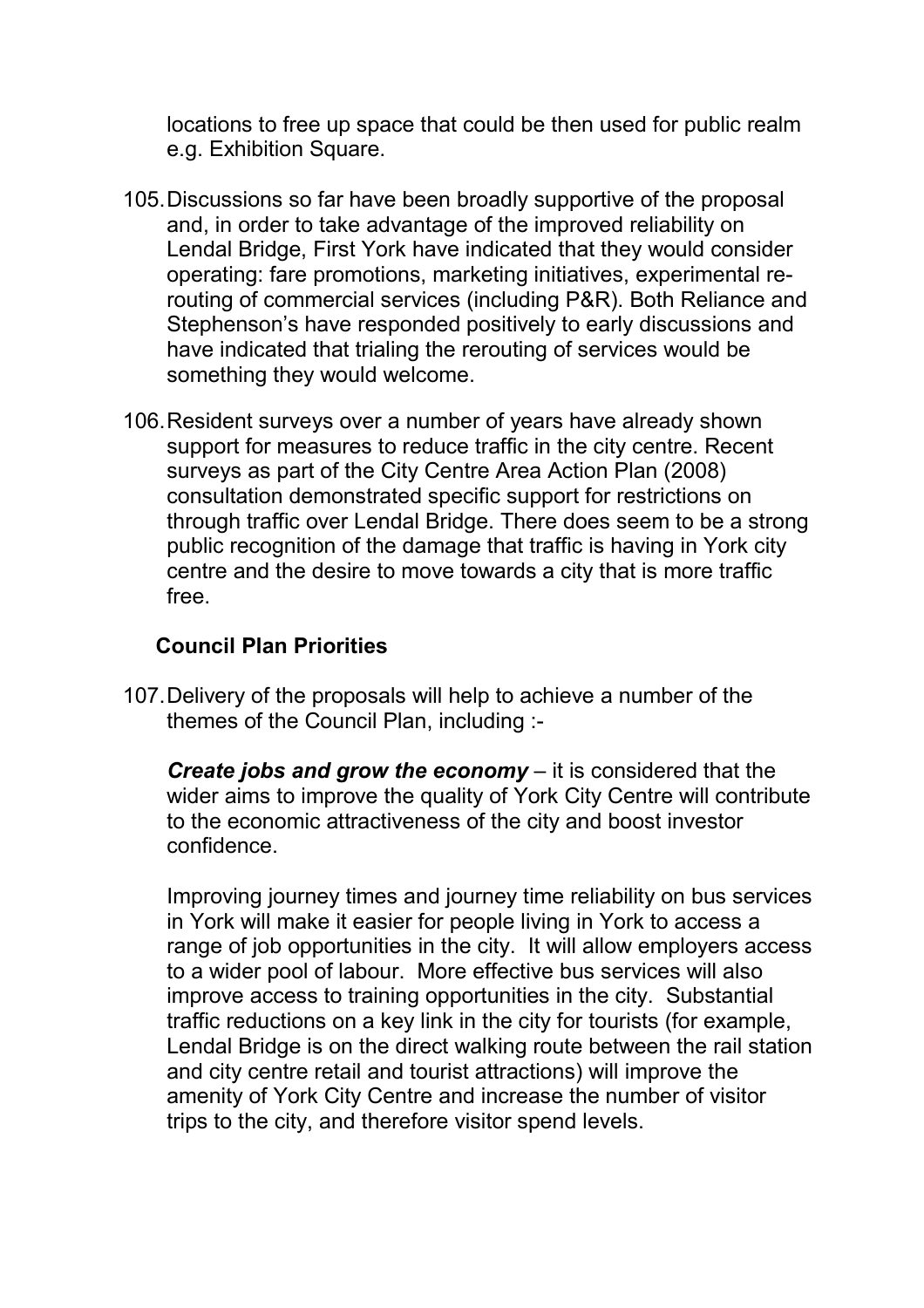*Get York Moving* – improvements to streets and spaces will improve safety for pedestrian and cyclists, and help to create a better environment for people to consider using alternative modes of transport.

Measures to improve bus journey times and reliability will make an important contribution to the Council Plan's target of increasing bus use by 10% between 2011 and 2015. Modal shift from car to bus or active modes facilitated by a bridge restriction will contribute to efforts to reduce congestion across the city as a whole.

*Build strong communities* - removing through traffic from a key route in York will improve community infrastructure by improving the amenity of the city centre.

*Protect vulnerable people* – York's streets and spaces need to work for everyone, and there are many significant issues that need to be resolved involving communities of interest as defined by the 2010 Disability Act. Higher quality paving, more considered repairs and re-bedding of surface materials, increases in seating and better quality seating, improved lighting, and a new approach to wayfinding will all help to improve physical and intellectual access to services and facilities for all. To facilitate these positive outcomes an Access and Mobility Audit of the city centre has been undertaken by the Council funded through the EIF (using part of the Reinvigorate York £200k fund) and the technical document produced is informing current and future work. The consultants, Centre for Accessible Environments, have commenced work and will report back at the beginning of September. This report will be critical to all Reinvigorate York work.

Removing through traffic from a key route in York offers the potential to improve conditions for people with respiratory ailments through improvements to air quality in the important parts of the city centre - reducing the amount of time buses spend in the city centre and reducing the need for buses to accelerate from rest in standing/ slow moving traffic. Air quality will in all likelihood improve in the immediate area of Lendal Bridge and the city's worst hotspot in Gillygate, as a direct result of reducing the amount of non-bus traffic. This area is very heavily used by pedestrians and cyclists with over 6 million movements per year. However there may be some deterioration in air quality in other areas of the city including existing areas that breach the AQ standards but this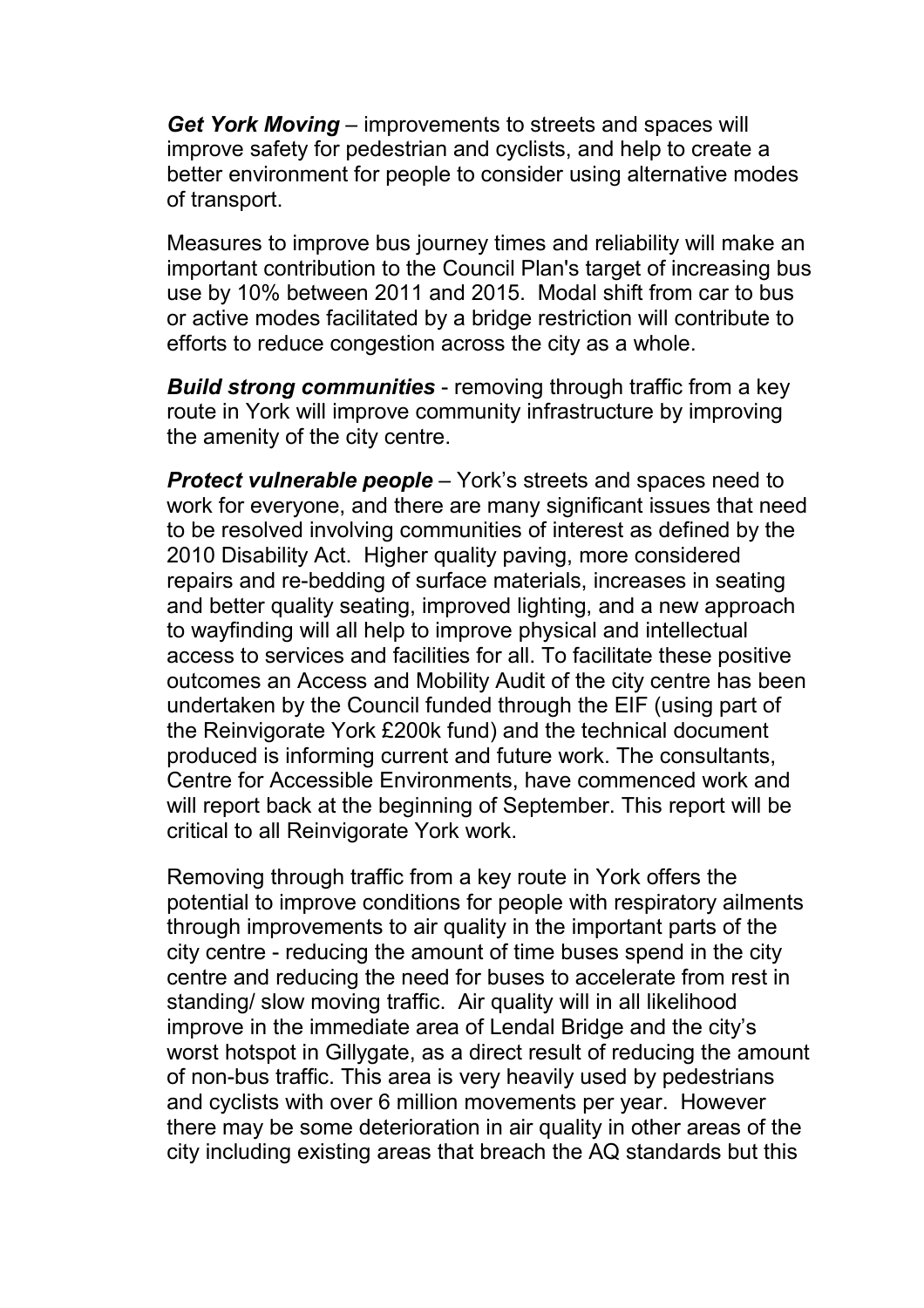very much depends upon the travel choice that residents make as a result of the changes to the traffic network and bus offers.

*Protect the Environment* – proposals will be delivered in accordance with the Council's sustainable objectives, and will enhance the public realm, heritage and townscape of the city centre which will support the sustainable growth of the city and coordinate with the vision and objectives of the Reinvigorate York initiative.

Modal shift as a result of improving the bus service and improved conditions for active modes will in time help reduce carbon emissions by the city and improve the amenity of the city centre.

#### **Implications**

108. The following implications have been identified:

**Financial Implications** - The specific costs arising from this report are as follows:

The capital and revenue costs of designing and implementing the works around Lendal Bridge total £170k and will be funded from the capital programme and the revenue elements will be funded from the Better Bus Area Fund and from existing public transport resources. There are specific allocations for Public Transport Improvements (£100k) and City Centre Bus Gate Enforcement (£50k) identified in the capital programme which will be used to fund these works.

The associated ongoing operational costs of implementing and operating the trial are identified as follows:

Project Management £50k Network Operating Staff £40k Monitoring £20k Signing and orders £10 Cameras £40k Consultation £10k

The project management will be funded from the BBAF, the network staff, monitoring and consultation will be funded from existing public transport resources and the signing, orders and cameras will be funded from the capital programme.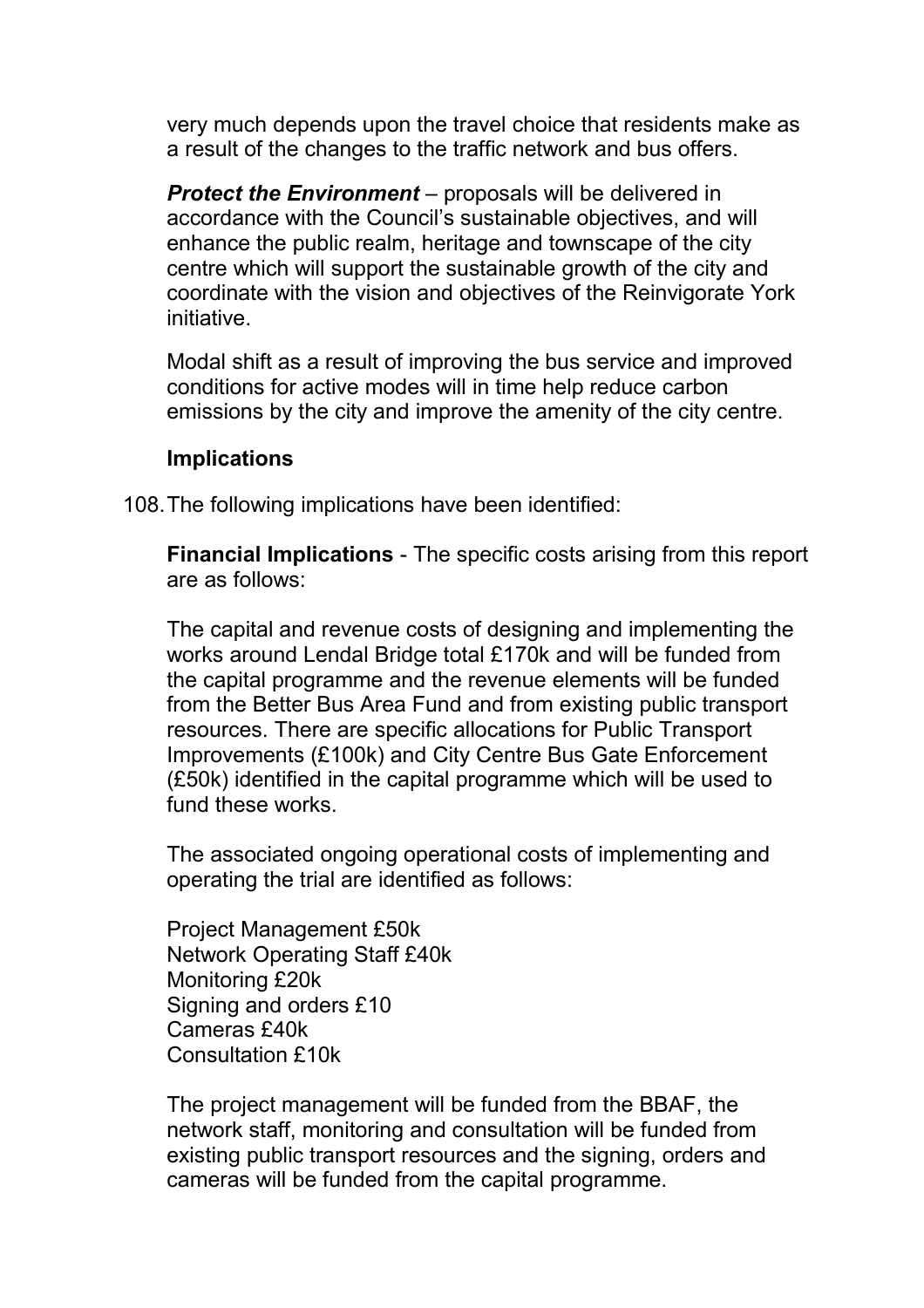There are other elements within this report that are not part of the recommendations. The Public Realm improvements outlined as part of the £3.3m Reinvigorate York programme will be subject to further reports to cabinet and funding approval. The estimated spend profile over the 3 years is £500k year 1, £1.3M year 2, and £1.5M year 3. Approximately £500,000 is allocated to Exhibition Square, and £150,000 to Duncombe Place.

Further work is required to consider what pedestrian crossing facility would be appropriate at the Lendal/Museum Street junction. If it is determined that a zebra crossing is required, the cost would be approximately £10k - £15k and can be funded from the capital programme.

There are also potential impacts of the trial on council car park income budgets. This will need to be carefully monitored over the trial period.

**Human Resources (HR)** - Depending on enforcement issues a potential requirement for new staff.

**Equalities** - As with any proposals affecting change to public streets and spaces there are significant equalities issues which will, in part, be addressed through the emerging Access and Mobility Audit. Members are asked to note that the proposed projects will be informed by this audit as well as existing equalities and Communities Impact Assessments (CIA) for the emerging public space strategy and the review of York's footstreets. These assessments will be a key element of the feasibility study for each project and, in the meantime, projects proposed here will be assessed against existing evidence, and with reference to national guidance.

Access to the city centre is still available to all users (subject to the operation of the footstreet hours) and all users are equally impacted where a different route to the city centre will need to be used. Exemptions to the bus only lane restrictions will be permitted where specific access to premises is required. Access to all current areas will remain but trip lengths will increase for some users (i.e. those not permitted to use the bus only lanes). Consultation and a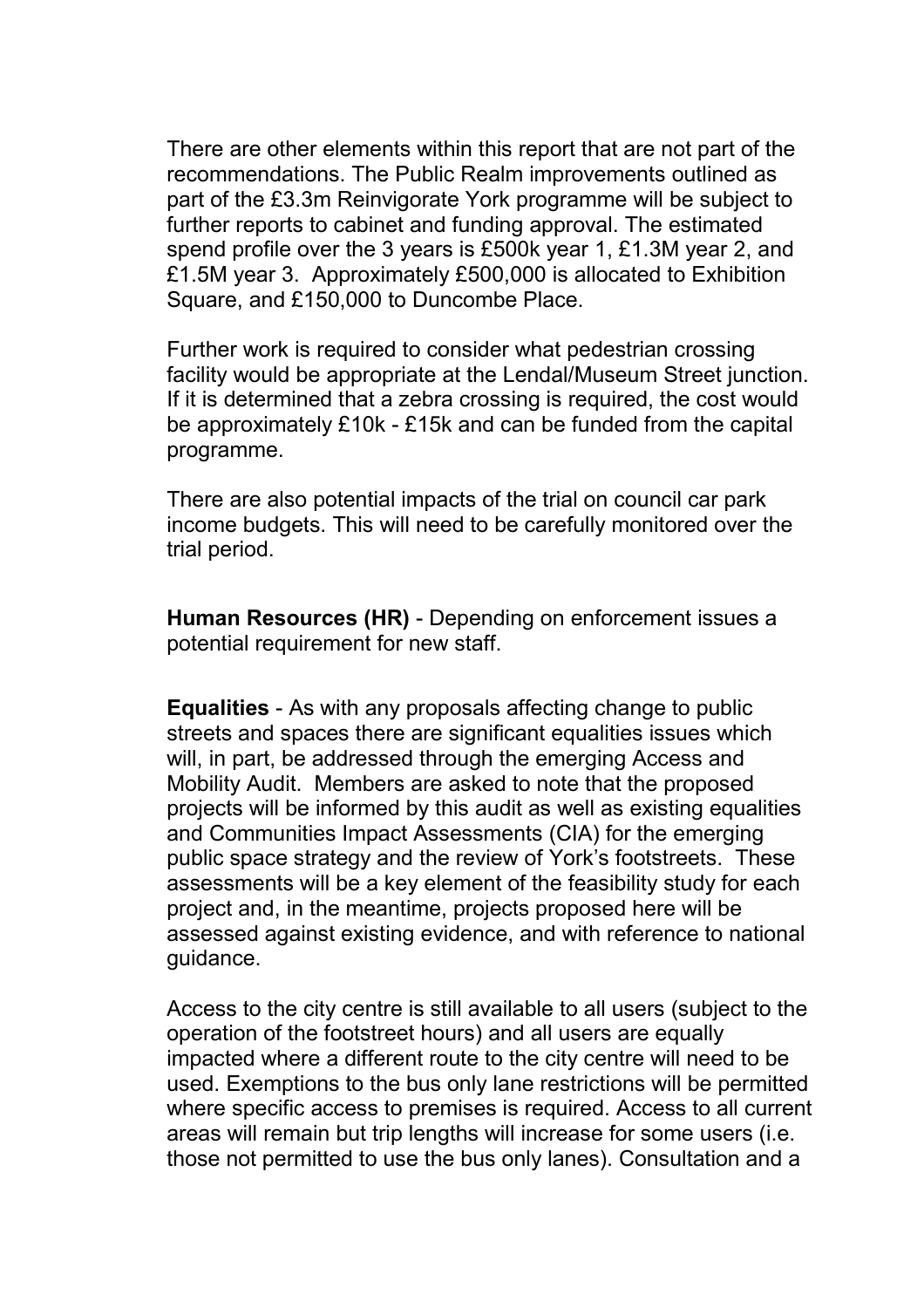full equality impact assessment will be carried out prior to making the scheme permanent.

Members are well aware of their equalities obligations to have 'due regard' to the need to eliminate discrimination and to promote equality when making decisions and also its obligations to consider any crime and disorder implications of their decisions

**Legal** - Traffic orders will need to be advertised to make the restrictions legal. Enforcement of access restrictions in York can only currently carried out by the police. Application for powers for the highway authority to enforce certain moving vehicle offences would require government authorisation. Application to carry out enforcement by CCTV of bus lanes has been granted to some authorities, including York as regards Coppergate.

 **Crime and Disorder** - See Legal above. Implications for police resources unless powers are sought for civil enforcement of restrictions.

**Information Technology (IT) -** Any future 'back office' Systems for enforcement and revenue collection will require IT input.

**Property -** No implications

**Risk Management** - Individual risk assessments will be undertaken as individual projects are identified.

#### **Recommendation**

109. Members are asked to:

1) Agree the proposal to commence a trial based on a two-way enforced restriction starting in August, 7 days per week between 10:30am to 5:00pm. To receive a report considering any objections before considering any further Order to change the time period. Cost implications arising from this recommendation are £70k of capital costs to be funded from the capital programme.

Reason: **To provide a mandate to progressing of this important trial, demonstrate the real as opposed to modelled impacts and to test some of the mitigation proposals**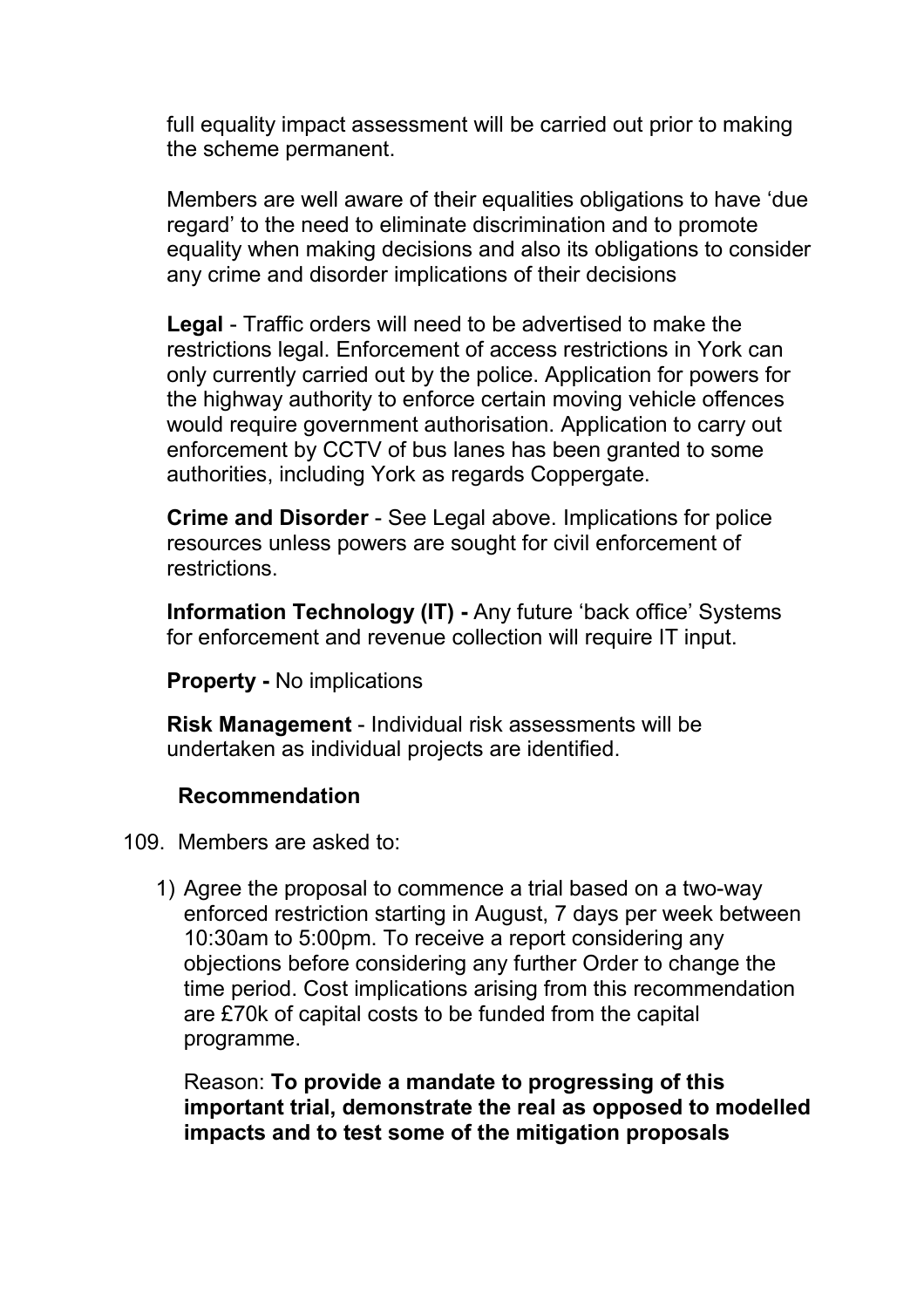2) Agree to undertake consultation on the bridge trial with residents and businesses on the basis of the proposals set out in the report. Cost implications arising from this recommendation are £10k of revenue to be funded from existing public transport resources

#### Reason: **Early engagement will enable positive messages and information to be delivered ahead of the trial commencing and ensure that issues are fully captured.**

3) Agree to a dedicated Project Manager appointment and authorising the setting up the multi-disciplinary 'task group' with a remit to design and implement a trial restriction on Lendal Bridge in August 2013. Cost implications arising from this recommendation are £50k of revenue funded from the BBAF

#### Reason: **The success of the trial facilitates and adds value to a number of high profile initiatives. The links and dependencies are cross directorate.**

4) Agree to additional Network Operating staff for the pilot period. Cost implications arising from this recommendation are £40k of revenue funded from BBAF

Reason: **To provide proactive management and control to optimise the operation of the traffic network and signalling systems to reduce unintended consequences and keep York moving.**

### **Contact Details**

Ruth Stephenson Head of Sustainable Transport Service 01904 551372

**Author: Cabinet Member Responsible for the Report:**  Cllr Dave Merrett, Transport, Planning & Sustainability

### **Background papers**

- York New City Beautiful: Toward an Economic Vision, 2010
- Reinvigorate York, Cabinet Decision Session, 1<sup>st</sup> December 2011
- Reinvigorate York Investing £200,000 in the City, Cabinet,  $17<sup>th</sup>$  July 2012